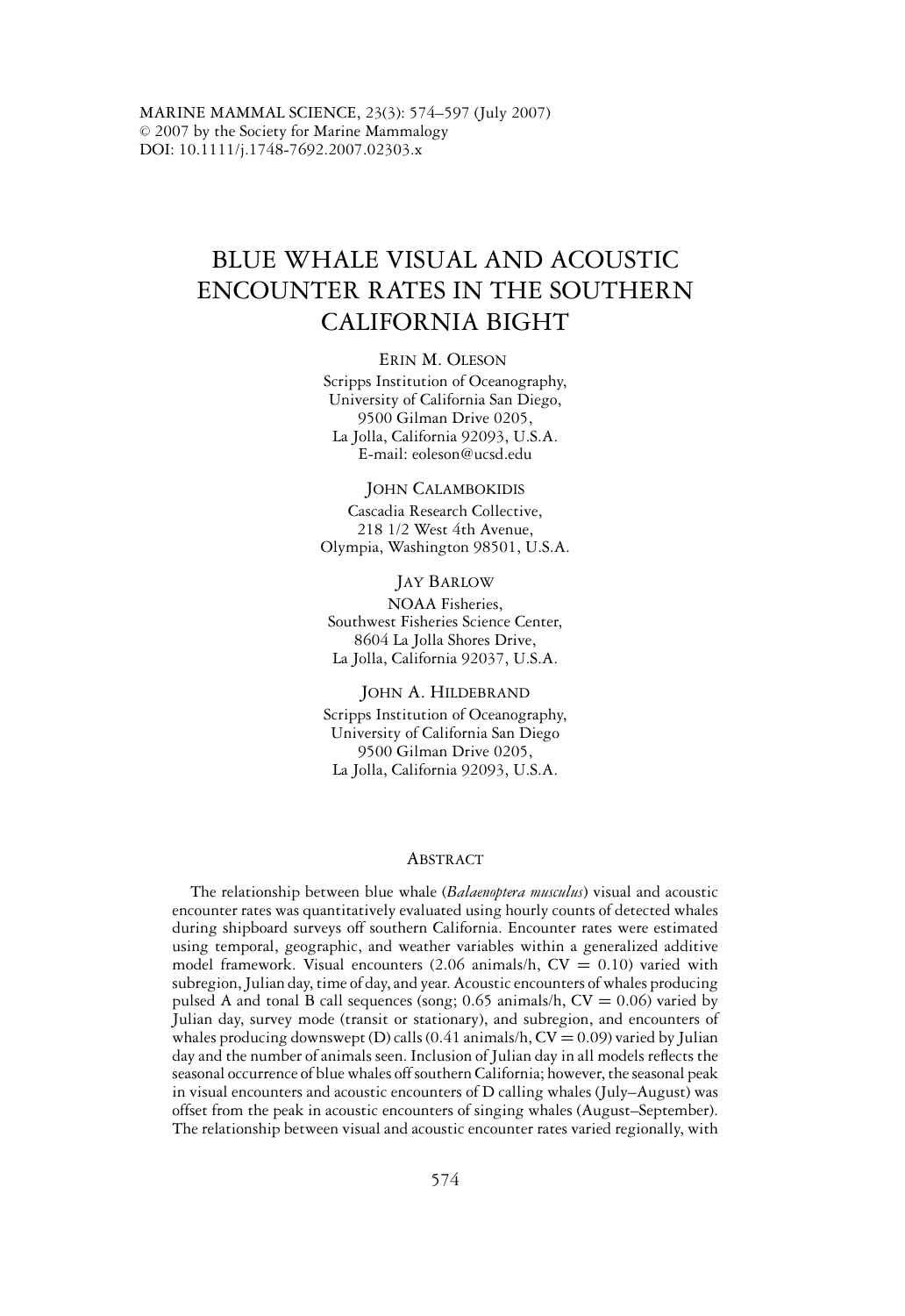significant differences in several northern regions. The number of whales heard D calling was positively related to the number of animals seen, whereas the number of singing whales was not related to visual encounter rate.

Key words: blue whale, *Balaenoptera musculus*, visual survey, acoustic survey, encounter rate, feeding ground.

Estimates of cetacean abundance are often based on detection of animals during visual line-transect surveys (Buckland *et al.* 2001); however, the probability of detecting an animal may vary in different environments or during different seasons. For example, spatial and temporal variability in encounter rates arise when a species seasonally aggregates near certain oceanographic features (Forney and Barlow 1998, Forney 2000, Ferguson and Barlow 2001, Ferguson *et al.* 2006). Further, bias may arise in line-transect estimates due to whale behavior if the behavior inhibits or enhances the probability of visual detection. Variation in encounter rates may cause bias in abundance estimates if the factors affecting detection are not understood. The addition and integration of surveys using alternative methods of animal detection may reduce this uncertainty. Acoustic monitoring during cetacean surveys provides an alternative method of detection for vocal species. Although limited to vocalizing animals, acoustic monitoring can often detect animals at greater distances and while animals are underwater. Dual-mode surveys, or those including simultaneous visual and acoustic observation, can increase the probability of detection by visually detecting quiet animals and acoustically detecting vocal animals whose behavior may inhibit visual detection.

Although simultaneous visual and acoustic surveys for cetaceans are becoming more common, few have compared the detection rates from these methods, particularly with respect to temporal, geographic, and environmental factors. Dual-mode surveys for delphinids and sperm whales (*Physeter macrocephalus*) often have acoustic detection rates equal to or higher than visual sighting rates (Thomas *et al.* 1986, Akamatsu *et al.* 2001, Mellinger and Barlow 2003, Barlow and Taylor 2005). Higher acoustic than visual detection rates for sperm whales has been attributed to behavioral factors, such as the whales' long dive duration and constant clicking while submerged (Barlow and Taylor 2005). Surveys for baleen whales have often been opportunistic, preventing quantitative comparison of visual and acoustic encounter rates. Dual-mode shipboard surveys of blue (*Balaenoptera musculus*) and humpback (*Megaptera novaeangliae*) whales reported higher acoustic than visual encounter rates (Clark and Fristrup 1997, Swartz *et al.* 2003); however, neither behavioral nor environmental factors were considered.

Recent behavioral studies of vocal eastern North Pacific blue whales indicate that call types may be correlated with behavior (Oleson *et al.* 2007). The authors found that the production of long-duration, low-frequency, stereotyped sequences, or song, consisting of pulsed A and tonal B calls were produced by traveling males, and more variable downswept D calls were produced by both sexes generally during short breaks from feeding. These behavioral associations may impact the observer's ability to visually detect blue whales producing certain call types, potentially creating bias in abundance estimates. For example, although traveling blue whales may surface more often than foraging blues whales, they spend one-third to one-half the time at the surface than do foraging whales (Acevedo-Gutierrez *et al.* 2002). This may result in a decreased probability of visual detection of traveling whales. Based on the behavioral correlations observed, singing male blue whales may have a higher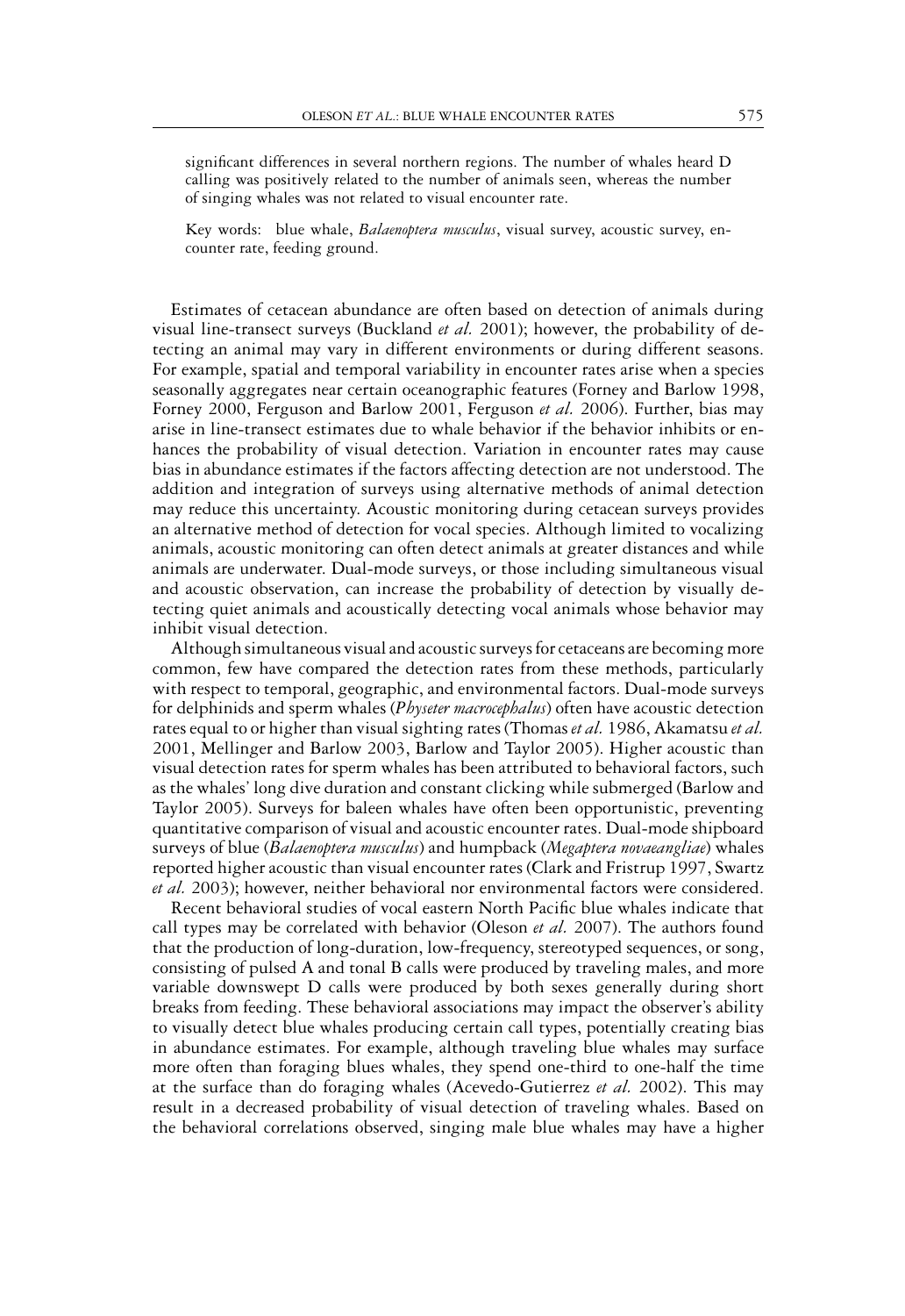probability of being missed during visual line-transect surveys. This bias may vary by season if blue whale singing behavior is correlated with the breeding season as has been observed for other baleen whale species, such as humpback whales (Payne and McVay 1971). Similarly, a sex bias in call production and seasonal increases in calling related to mating behavior may impact acoustic detection, introducing variability into estimates of abundance based solely on acoustic surveys.

To identify the most significant sources of variability in blue whale visual and acoustic encounter rates on their southern California feeding grounds, we evaluated the dependence of encounter rates on spatial and temporal variables (*e. g.*, month, year, time of day, subregion) within a generalized additive model (GAM) framework. Evaluated within each encounter rate model were hourly counts of visually encountered and acoustically encountered whales from dual-mode surveys conducted in the Southern California Bight. Separate acoustic encounter rate models were built for blue whales producing AB song or D calls to determine if the detection of these call types is predicted by different temporal or geographic variables. Our findings provide direction for future studies of the relationship between acoustic and visual encounter rates and the development of better methods of assessing blue and other baleen whale distribution and abundance. Understanding the relationships between blue whale visual and acoustic encounter rates is necessary to evaluate the effectiveness of each survey type and to develop methods of abundance estimation based on both detection modes. This will be particularly important for the development and interpretation of fixed-point acoustic surveys for abundance estimation.

## **METHODS**

#### *Field Methods*

Shipboard surveys for blue whales were conducted bimonthly, from April through November, of 2000 through 2003 aboard the 38 m R/V Robert Gordon Sproul. Each cruise lasted 4–10 d, for a total of 414 effort hours. The cruises combined multiple tasks, including photo identification, tissue sampling, and tagging studies, occasional deployment of oceanographic instrumentation, and a dual-mode visual and acoustic survey. The ship's path was determined by (1) the need to deploy instruments in certain regions (Cortez and Tanner Banks) and (2) the presumed or known distribution of blue whales based on recent sighting reports from whale watch operators or other researchers. For these reasons, track lines were not determined prior to sailing, nor were they equally distributed throughout the study area. In particular, there was less effort in 2003, primarily impacting the northern regions of the study area.

A team of observers maintained a watch for blue whales from a height of 5.6 m above the water during most daylight hours. The survey was conducted in one of two survey modes (transit or stationary) determined by the movement of the ship. During transit periods, two observers scanned ahead to abeam of the ship using 7 × 50 power binoculars and unaided eyes. A third observer also scanned for whales and recorded sightings and weather conditions (visibility, Beaufort sea state) every 30 min or when conditions changed. The direction and distance to each marine mammal sighting was noted using the ship's gyro and reticle binoculars. When the blows of large whales were seen, the ship was diverted to their position for species identification. Each individual in a group was identified to species. Upon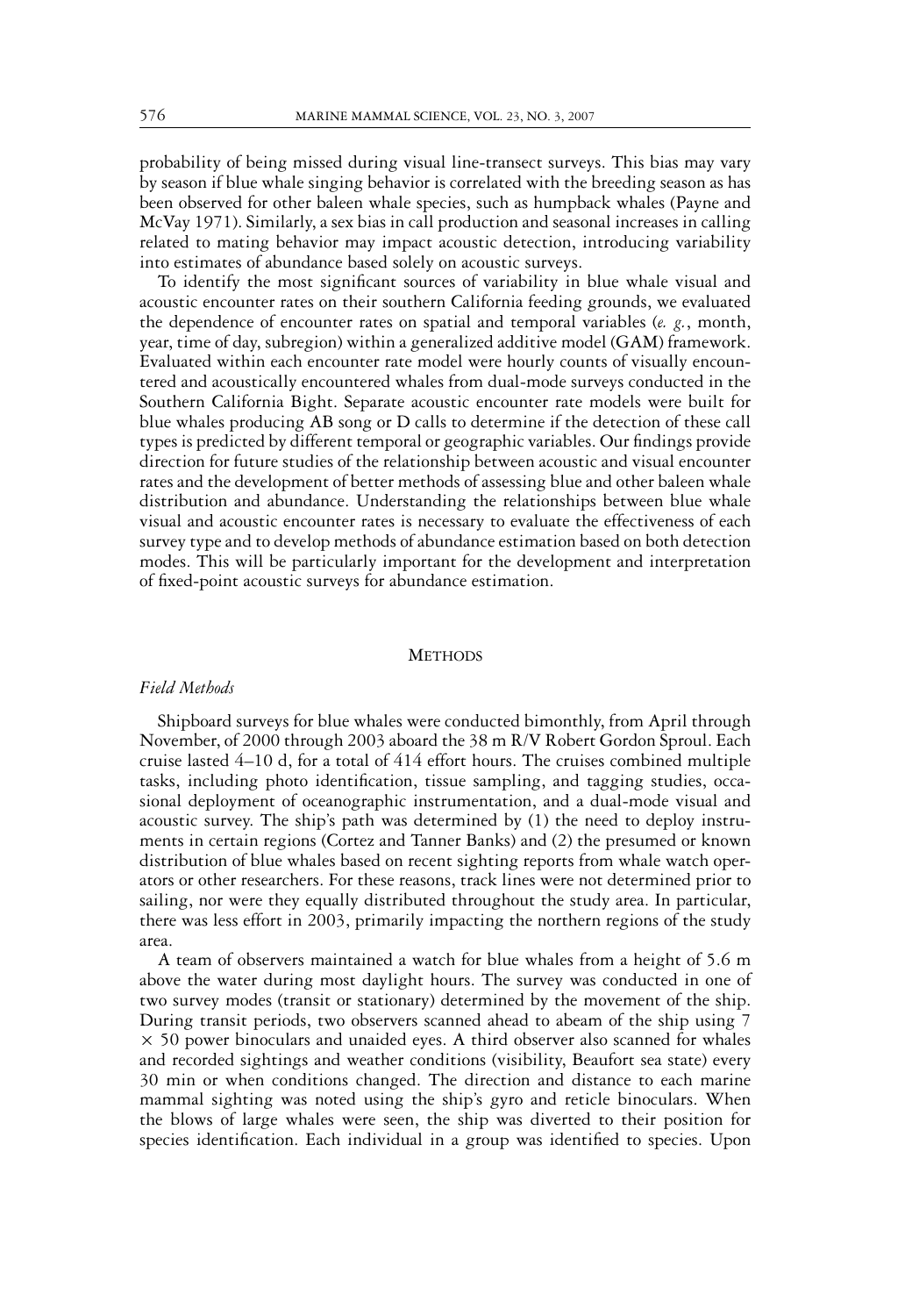identification of blue whales, we occasionally initiated photo-ID and biopsy studies, and survey effort shifted from transit to stationary mode. Individual blue whales were tracked when the ship was stationary by monitoring dive intervals and surface positions. Infrequently, large aggregations of whales prevented visual tracking of individuals when the ship was stationary. During those periods observers conducted 5 or 10 min scans and counted only unique surfacings. These scans were repeated every 20–30 min and were averaged for each hour. There is more stationary effort in the afternoon because of the occasional shift to stationary effort when sightings occurred. The use of scan counts during some hours of stationary effort may have introduced variability into our encounter rate estimates; however, it is likely that the degree of variation is much less than that we would have suffered if we had attempted to continuously track all individual blue whales within large aggregations.

Acoustic monitoring for calling blue whales occurred during daylight hours using directional fixing and ranging (DIFAR) sonobuoys (SSQ-53B or 53D) capable of providing the bearing to received sounds between 10 and 2500 Hz. Sonobuoy hydrophones deployed to a depth of 90 ft (27.4 m). The sonobuoy receiving and recording system consisted of a ship-mounted receiving antenna, calibrated ICOM-R100 radio receivers, and a digital audio tape (DAT) or hard disk to record incoming sound. The receiving and recording system had a flat frequency response from 20 Hz to 20 kHz. The response of the DAT was not flat below 20 Hz, slightly reducing the recording sensitivity at the fundamental frequencies of the blue whale A and B calls near 16 Hz. However, these components were still visible in the spectrogram display and easily identifiable due to the presence of higher frequency harmonics. The hardware setup has been described in detail elsewhere (McDonald *et al.* 2001, Swartz *et al.* 2003). Acoustic signals were monitored at sea using the software program ISHMAEL (Mellinger 2002). When a call was detected in the spectrographic display, the call was extracted and the bearing to the sound source was estimated using the DIFAR directional components (McDonald 2004). Blue whales producing AB songs were easily tracked over time through the continuity of received call levels, the similarity of bearing angles, and the consistent timing of song sequences. Tracking of individual singers allowed us to count the number of whales producing AB song. The number of whales producing D calls was estimated by counting the number of unique bearing angles occurring in each hour. Because type D calls are produced intermittently and may occur as counter-calls between closely spaced animals (McDonald *et al.* 2001, Oleson *et al.* 2007), the number of whales producing this call type is likely underestimated. Occasionally calls were missed during processing for bearing angle, preventing us from counting individual calls. Song and singular A and B calls have similar frequency and duration characteristics (Oleson *et al.* 2007). Because of the infrequent nature of singular AB calls it was difficult to distinguish these callers from animals producing song, especially when several singing whales were present. For this reason, we did not count the number of whales producing singular A or B calls, and this call type is not represented in our analysis.

On a few occasions individual blue whales were visually or acoustically detected following a cue from the other survey method. When a cue from one method resulted in detection in the other, the second detection was not included in the analysis. In these cases, the detection was attributed to the first method of contact. Concurrent observations were only included if they were independently detected through both methods.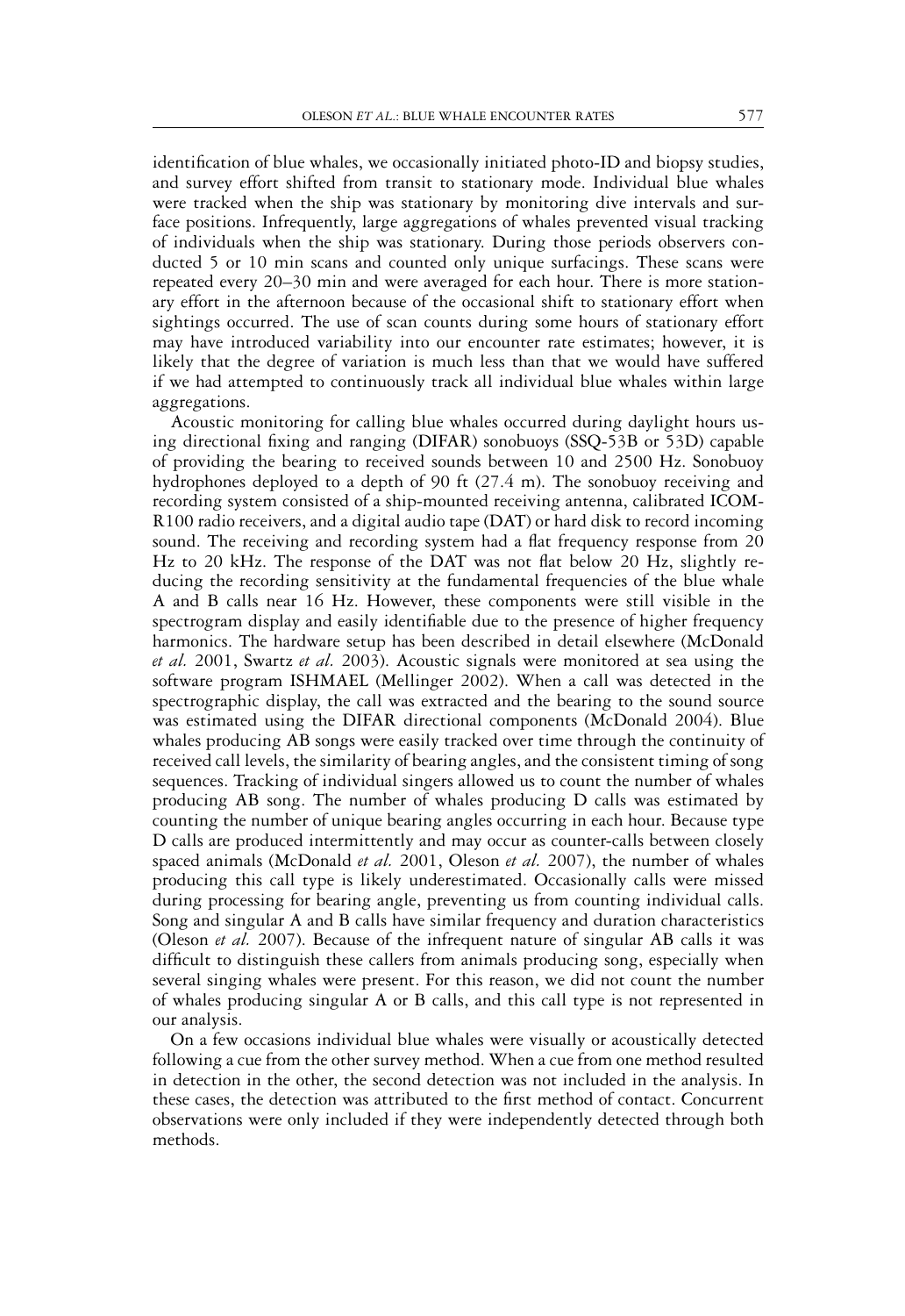## *Analytical Methods*

Blue whale visual and acoustic counts were summarized hourly and were associated with other variables describing the ship's speed, geographic location, start time of each hour, and the sighting conditions during that hour. Periods of concurrent monitoring less than 1 h were excluded from the analysis. The blue whale visual encounter rate was calculated as the number of individual whales seen per hour, irrespective of group size. Blue whale acoustic encounter rate was estimated as the number of whales heard producing each call type (AB song or D) per hour, as described above. The number of hours spent at different times or places was used to describe our survey effort, such that the term "effort" will refer to effort hours in a particular situation. Because the probability of detecting a blue whale may change at different survey speeds, each effort hour was defined according to the average transit speed during that hour. Transit distances during each hour were estimated using the straight-line distance between hourly start and endpoints, and the average transit speed was calculated from these measures. Average transit speed was also represented as a categorical variable where hourly speeds less than 5 nmi/h were categorized as "stationary" and those greater than 5 nmi/h as "transit." Both the categorical survey mode and the continuous transit speed descriptions of the ship's movement were available during model selection. Time of day (in Pacific daylight time), month, Julian day, and year were also associated with each hourly segment. Year was included as a categorical variable because effort was not consistent among years, and we were not testing for annual trends in encounter rate. Time of day is included to account for changes in the type of survey effort throughout the day and is not intended to describe hourly changes in detection based on whale behavior. Regional scale variability in the distribution of blue whales may impact encounter rate estimates if not accounted for. Geographic variability in encounter rate was evaluated by subdividing the Southern California Bight in two ways: first into north-south regions delineated at 33.5◦N, and second, into nine subregions (Fig. 1). The north-south subdivision was included because a map of blue whale sightings indicated that there were more whales seen in the northern half of the study area. However, the possibility for smaller-scale variability was evident, leading to the further division of the study area into nine subregions. These subregions were defined subjectively based on the continuity of bathymetry, islands, and the distribution of effort. Both subdivisions were available as regional categories during model selection.

Blue whale encounter rates were modeled using nonparametric GAMs because the functional form of the relationships was not known for any of the explanatory variables. GAMs are extensions of generalized linear models (GLMs), such that the additive predictors need not be constrained to linear functions and may instead include nonparametric smooth functions of the predictors (Hastie and Tibshirani 1990). The link function  $g(\mu)$  of a GAM, similar to that of a GLM, relates the mean of the response variable given the predictor variables,  $\mu = E(Y | X_1, \ldots, X_p)$ , to the additive predictor:

$$
g(\mu) = \alpha + \sum_{j=1}^{p} f_j(X_j)
$$

(Hastie and Tibshirani 1990). Counts of sightings or acoustic detections per hour approximate a Poisson distribution. Therefore, encounter rate was modeled using a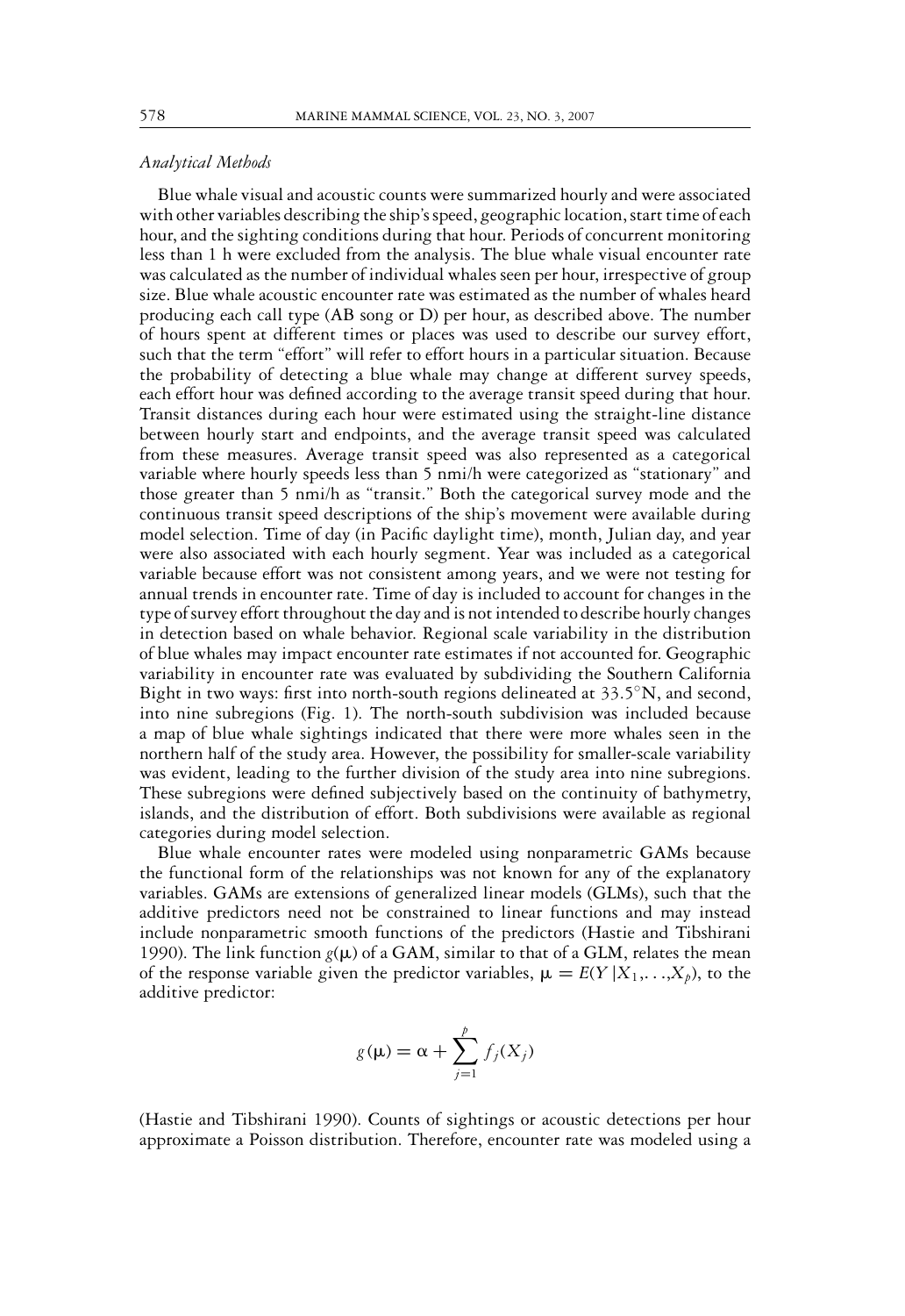

*Figure 1.* Southern California Bight study area. The nine subregions used in model selection are shown overlaid on the bathymetric contours. A north-south division (not shown) at 33.5◦N was also used during model selection. That division was not chosen in any of the encounter rate models.  $SBC =$  Santa Barbara Channel.

quasi-likelihood error distribution with variance proportional to the mean and using a logarithmic link function. The logarithmic link function also allows us to model multiplicative effects using additive models

Three GAMs of blue whale encounter rate were built based on the hourly survey data: visual encounters, acoustic encounters of whales producing AB song, and acoustic encounters of whales producing D calls. Each model was built to take advantage of the full extent of the survey data, including stationary periods in high blue whale density regions. The models were built based on the spatial, temporal, and survey variables described in Table 1. A null model for each detection type was built based solely on the mean value of the response variable. The null model was then used in the forward-backward stepwise selection procedure implemented by the software S-Plus (Insightful Corp., Seattle, WA, USA). This procedure evaluated the improvement of model fit with the addition of each predictor variable. The forward-backward stepwise selection procedure also allows evaluation of several forms of individual predictors. For example, during model selection, the super-variable "Region" was evaluated as the two-way north-south division, the nine-way subdivision, or not present in the model. In this way, continuous and ordinal variables could be classified with various smoothing spline fits, allowing the model to choose among several forms of a particular predictor to produce a best-fit model. Initial models were developed using only smoothing splines and linear fits for each continuous predictor variable. Smoothing splines were limited to three degrees of freedom to allow for nonlinear effects while restricting unrealistic detail in the shape of the function. Akaike's information criterion (AIC) was used to determine the best-fit model (Akaike 1973).

Reduction of models to parametric forms is advantageous for the quantitative explanation of encounter rate, as nonparametric spline fits of predictor variables cannot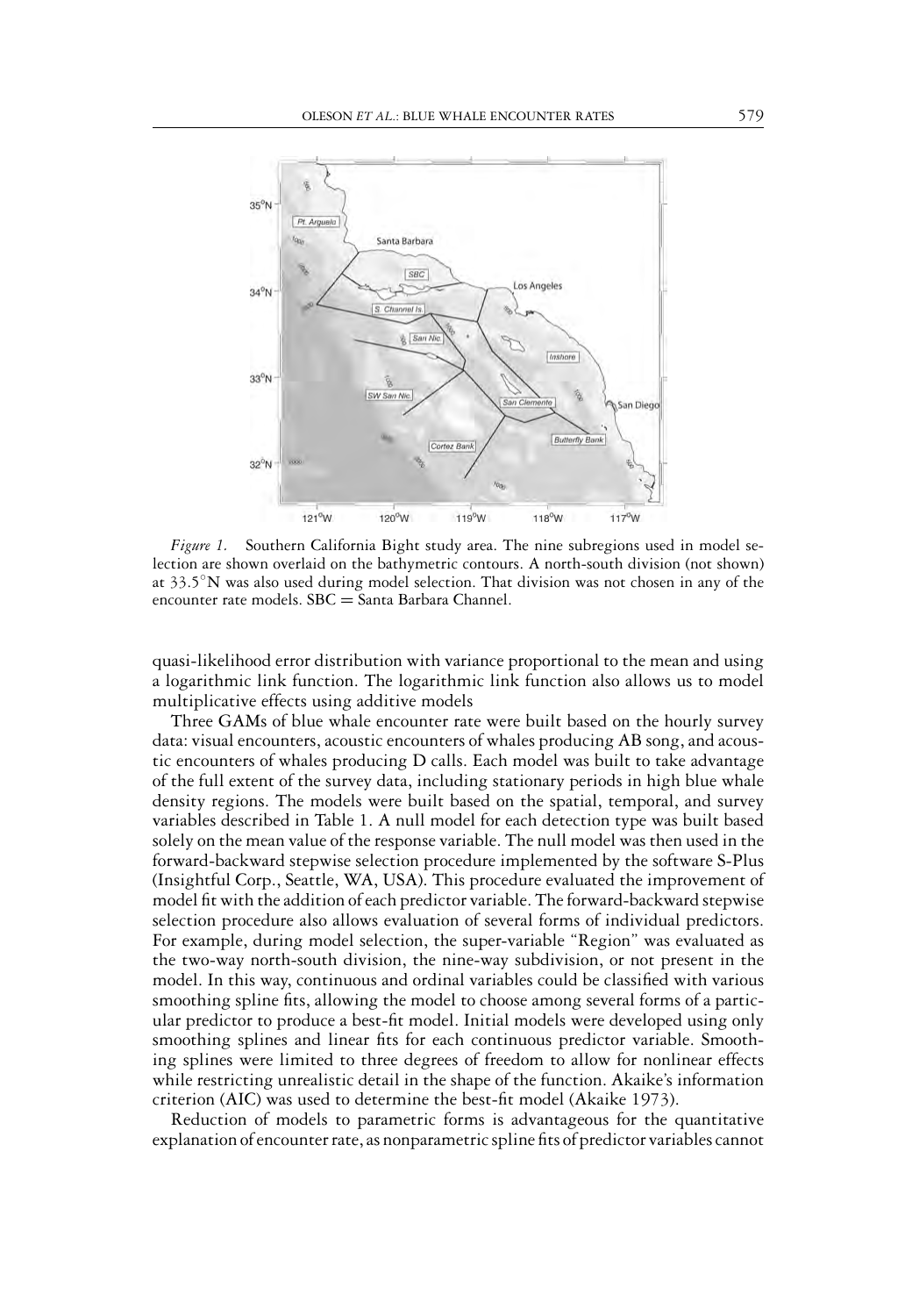|                                                                                                   | <b>INVAY</b>                                       | hradictore in                                                                                                 |      |
|---------------------------------------------------------------------------------------------------|----------------------------------------------------|---------------------------------------------------------------------------------------------------------------|------|
|                                                                                                   |                                                    |                                                                                                               |      |
| onstruction of visual and acoustic encounter rate models. Types of variables: cat $=$ categorical | gion group included NS region and subregion, a su- | ode and survey speed, and a month group included Julian day and month. The variables evaluated as potential t |      |
|                                                                                                   |                                                    |                                                                                                               |      |
|                                                                                                   | ;<br>;<br>;                                        |                                                                                                               |      |
|                                                                                                   | outor for model selection : a region group and     |                                                                                                               |      |
| we external continuum of                                                                          |                                                    |                                                                                                               |      |
|                                                                                                   | nteger. Some predictor variables were grout        |                                                                                                               |      |
| ables avail                                                                                       |                                                    |                                                                                                               |      |
|                                                                                                   | $m = m$                                            |                                                                                                               | y an |
|                                                                                                   | $\gamma$                                           | .<br>.<br>.                                                                                                   |      |
| ŀ                                                                                                 |                                                    | ì                                                                                                             | l    |

| Variable name                                    | Description                                                                                                                                                                                                                                         | Type                    | Values                                                                                                            | GAM | Visual AB singer<br><b>GAM</b> | GAM |
|--------------------------------------------------|-----------------------------------------------------------------------------------------------------------------------------------------------------------------------------------------------------------------------------------------------------|-------------------------|-------------------------------------------------------------------------------------------------------------------|-----|--------------------------------|-----|
| Survey mode                                      | Transiting $\geq 5$ nmi/h<br>Stationary < 5 nmi/h                                                                                                                                                                                                   | cat                     | Transit, stationary                                                                                               |     |                                |     |
| Survey speed                                     | Average ship's speed (nmi/h) during each<br>effort hour                                                                                                                                                                                             | cnt                     | 0:11                                                                                                              |     |                                |     |
| NS region                                        | $N =$ north of 33.5°N<br>S = south of 33.5°N                                                                                                                                                                                                        | cat                     | N, S                                                                                                              |     |                                |     |
| Subregion                                        | Nine subdivisions of Southern California<br>Bight study area                                                                                                                                                                                        | cat                     | Pt. Arguelo, SBC, S. Channel Is., San Nic.,<br>SW San Nic., San Clemente, Cortez<br>Bank, Butterfly Bank, Inshore |     |                                |     |
|                                                  |                                                                                                                                                                                                                                                     | $\overline{\text{int}}$ | 4:11                                                                                                              |     |                                |     |
|                                                  |                                                                                                                                                                                                                                                     | $\ddot{a}$              | 104:309                                                                                                           |     | ⋈                              |     |
|                                                  |                                                                                                                                                                                                                                                     | cat                     | 2000, 2001, 2002, 2003                                                                                            |     | X                              | ×   |
| Month<br>Julian day<br>Year<br>Stime<br>Beaufort |                                                                                                                                                                                                                                                     | tt                      | 5:00:20:00                                                                                                        |     | ×                              | ×   |
|                                                  |                                                                                                                                                                                                                                                     | $\ddot{H}$              | $\frac{6}{1}$                                                                                                     | ×   | ×                              |     |
| Visibility                                       | Month of each effort hour<br>Year day of each effort hour<br>Year of each effort hour<br>Start time of each effort hour<br>Average Beaufort sea state during hour<br>Average observer visibility (nmi) during<br>each effort hour<br>each effort ho | cnt                     | 0.25:12                                                                                                           |     |                                |     |
| Whales                                           | Number of animals seen per effort hour                                                                                                                                                                                                              | int.                    | 0:25                                                                                                              |     |                                |     |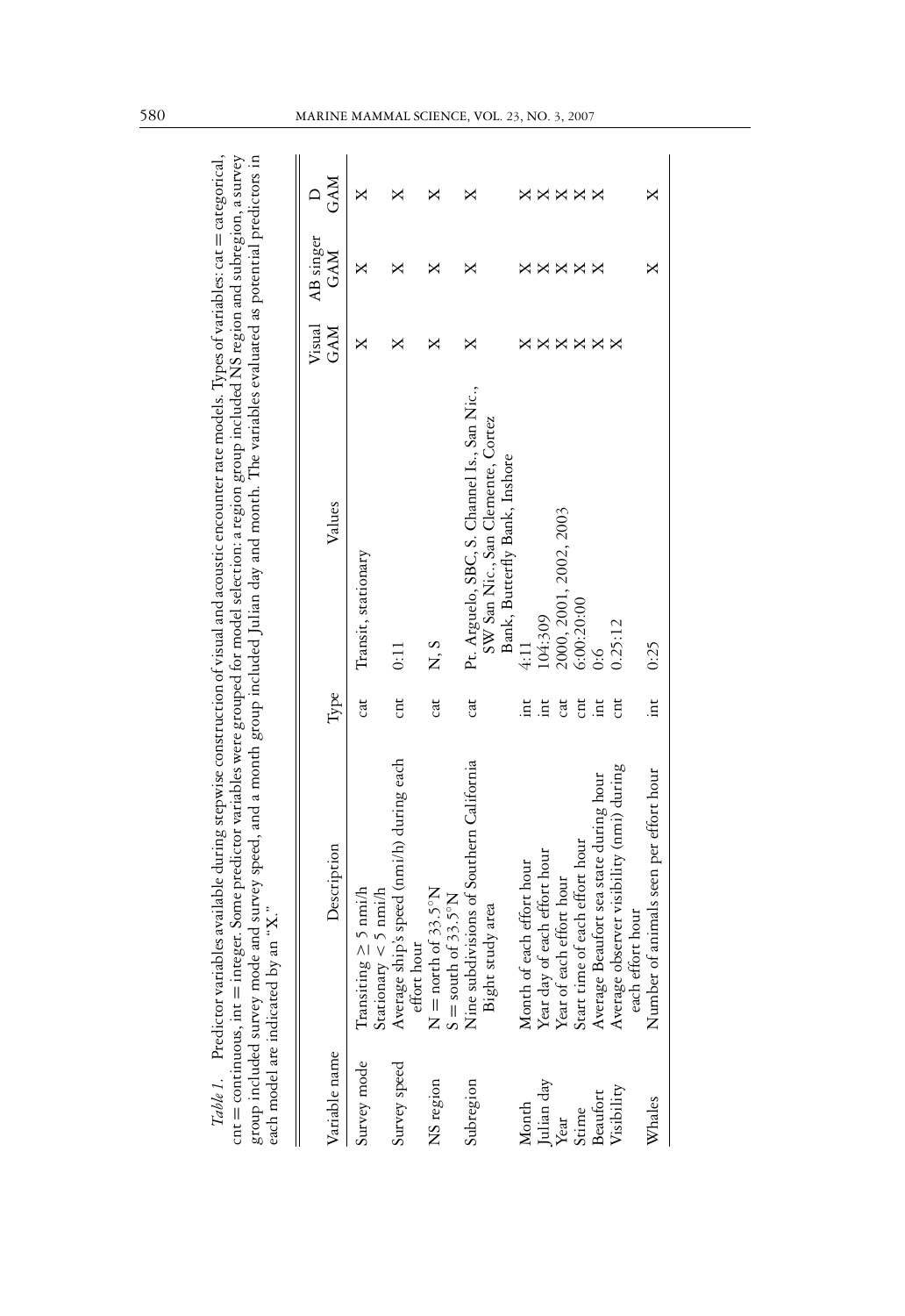be quantitatively interpreted. When the original stepwise selection procedure chose nonparametric fits of predictor variables, a special form of ANOVA, or analysis of deviance for GAM objects was implemented within S-Plus. The deviance is analogous to the residual sum of squares for generalized likelihood models and therefore may be used to assess goodness of fit and to compare models. The contribution of the nonparametric portion of each predictor was tested *vs*. a linear parameterization. A nonsignificant result for a particular predictor variable indicated that the variable could be parametric without significant loss of explanatory power. The scope of nonparametric predictors with insignificant  $P(F)$  values (<0.05) was reparameterized using polynomial or exponential terms and the model selection process run again. Changes in overall model fit using the reparameterized predictors were tested using an analysis of deviance between models. Nonsignificant results indicated that the fit was not altered by the reparameterization.

AIC has a tendency to over-fit models (Kass and Raferty 1995); therefore, the contribution of each predictor in the model was tested using a final analysis of deviance among model predictors. The significance of each predictor was examined by adding predictors one at a time to the model and sequentially testing for changes in model fit through the calculation of a likelihood score. When a predictor did not significantly contribute to the model fit, the least significant predictor was eliminated and the remainder of the predictors tested again. This iterative process continued until all remaining predictors were significant contributors to the model. Final encounter rate models were inverted to the scale of the response using the logarithmic relationship to allow for comparison among models.

#### **RESULTS**

There were a total of 414 h of concurrent visual and acoustic effort, within which there were 157 h with visual encounters, 185 h with acoustic encounters of whales producing AB song, and 106 h with acoustic encounters of whales producing D calls. Several hours have both visual and acoustic detections, usually representing detections of different groups. With the exception of surveys occurring in April, there were visual and acoustic detections of blue whales in all surveyed months and regions. Encounter rate is standardized as whales detected per hour for each encounter type. The spatial and temporal distributions of effort and hourly counts of visual and acoustic detections are shown for June–July (Fig. 2), August (Fig. 3), and October– November (Fig. 4).

#### *Visual Encounter Rate Model*

The best-fit visual encounter rate model includes temporal and spatial variables, with an overall average of 2.06 whales seen per hour ( $CV = 0.10$ ). The significant explanatory variables were subregion, Julian day, hourly start time, and year (Table 2, Fig. 5). Julian day and start time variables were best described using nonparametric smoothing splines. Visual encounters were highest from June to August and then decreased through November. Blue whales were seen more often in the Santa Barbara Channel (SBC), south of the Channel Islands, and in the San Nicolas regions relative to the rest of the study area. Low visual encounter rates in 2003 were due, in part, to reduced effort in the regions of highest sighting probability in that year.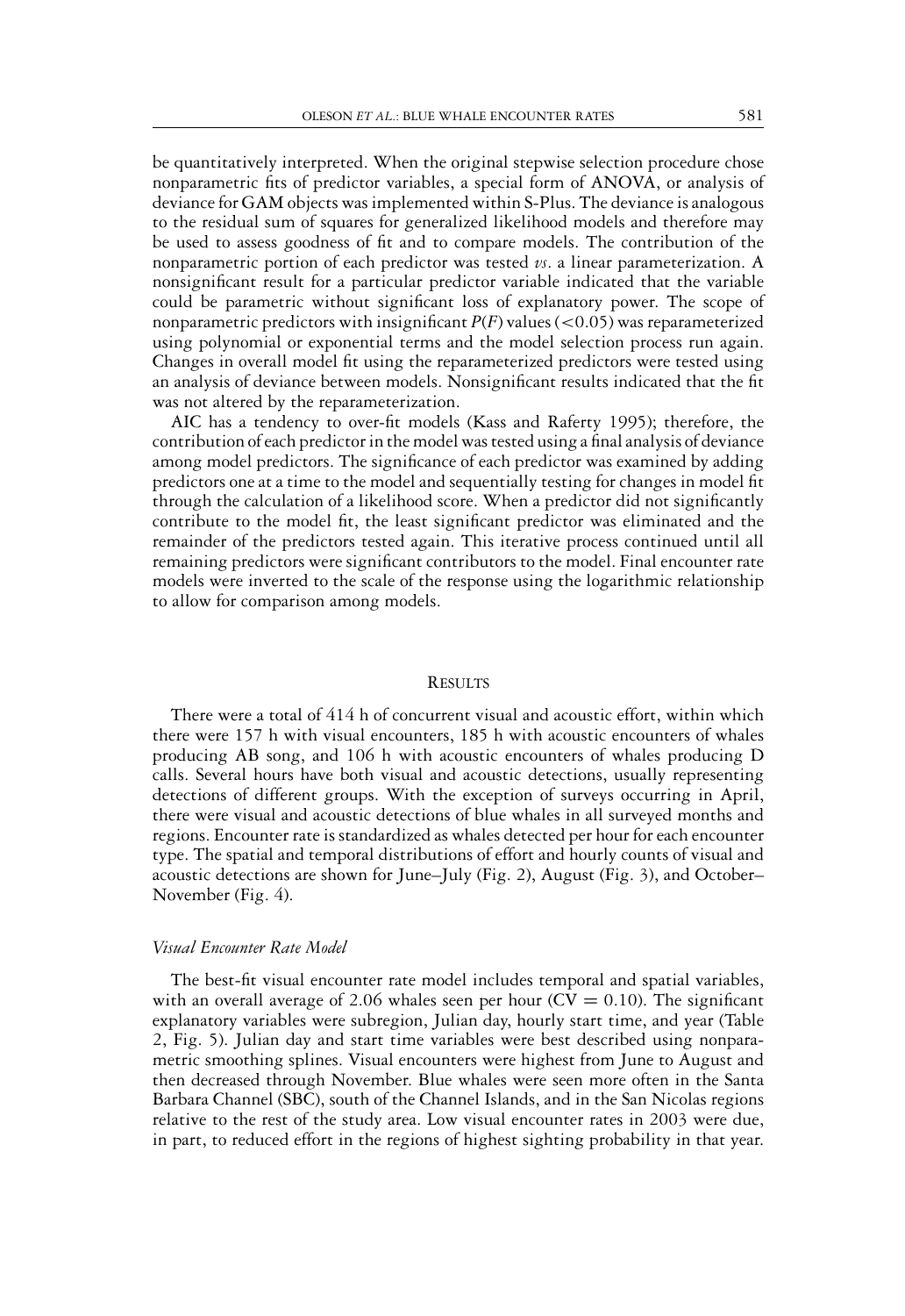

whales/h, AB singing whales/h. The number of whales encountered through each survey method is represented on the maps sized according to the number of whales counted, as shown in the legend in each panel. Track lines are shown as black lines. Subregion divisions are shown by dotted black lines. Refer to Figure 1 for the name of each subregion. The inset area for June–July (aligned vertically with original map) shows detail of the Santa Barbara Channel (SBC) subregion, the region with the highest encounter rates during that period. Symbols shown in insets use the same scale as the *Figure 2.* Visual and acoustic encounters of blue whales in June and July of 2000 through 2003. Panels left to right: whales seen/h, D calling whales/h, AB singing whales/h. The number of whales encountered through each survey method is represented on the maps sized according to the number of whales counted, as shown in the legend in each panel. Track lines are shown as black lines. Subregion divisions are shown by dotted black lines. Refer to Figure 1 for the name of each subregion. The inset area for June–July (aligned vertically with original map) shows detail of the Santa Barbara Channel (SBC) subregion, the region with the highest encounter rates during that period. Symbols shown in insets use the same scale as the Figure 2. larger map.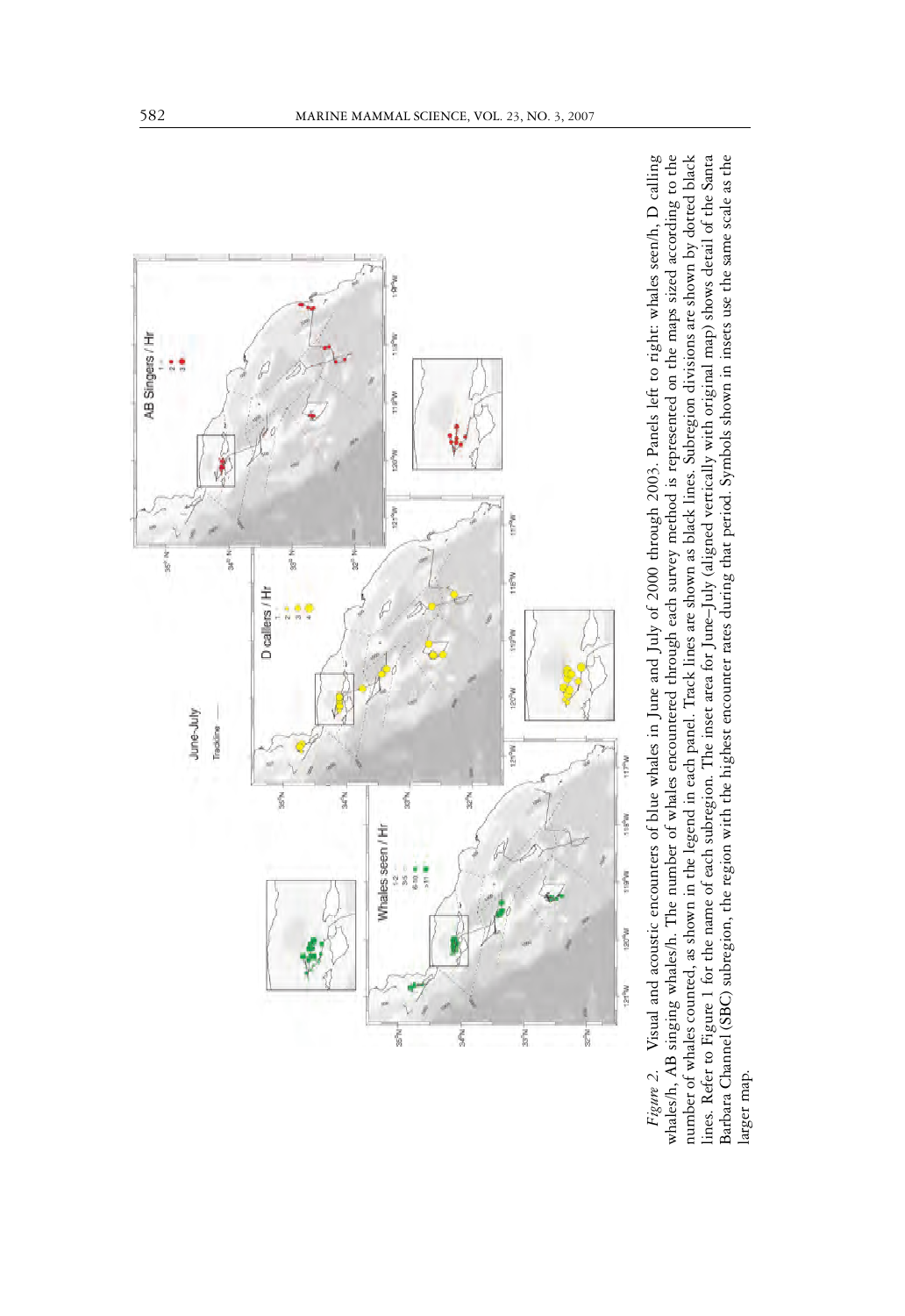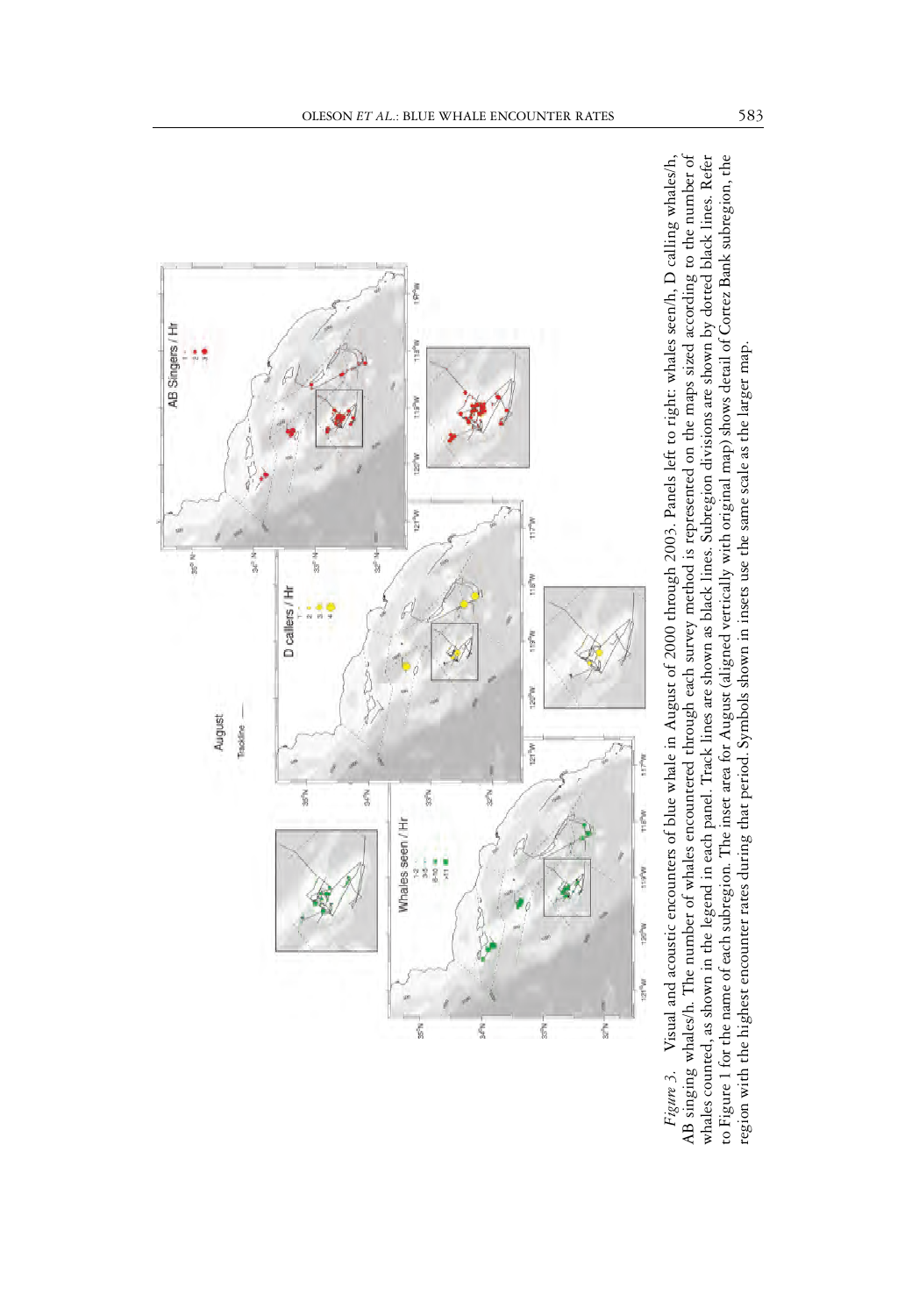

Figure 4. Visual and acoustic encounters of blue whale in October-November of 2000 through 2003. Panels left to right: whales seen/h, D calling<br>whales/h, AB singing whales/h. The number of animals encountered through each number of whales counted, as shown in the legend in each panel. Track lines are shown as black lines. Subregion divisions are shown by dotted black *Figure 4.* Visual and acoustic encounters of blue whale in October–November of 2000 through 2003. Panels left to right: whales seen/h, D calling whales/h, AB singing whales/h. The number of animals encountered through each survey method is represented on the maps sized according to the number of whales counted, as shown in the legend in each panel. Track lines are shown as black lines. Subregion divisions are shown by dotted black lines. Refer to Figure 1 for the name of each subregion. lines. Refer to Figure 1 for the name of each subregion.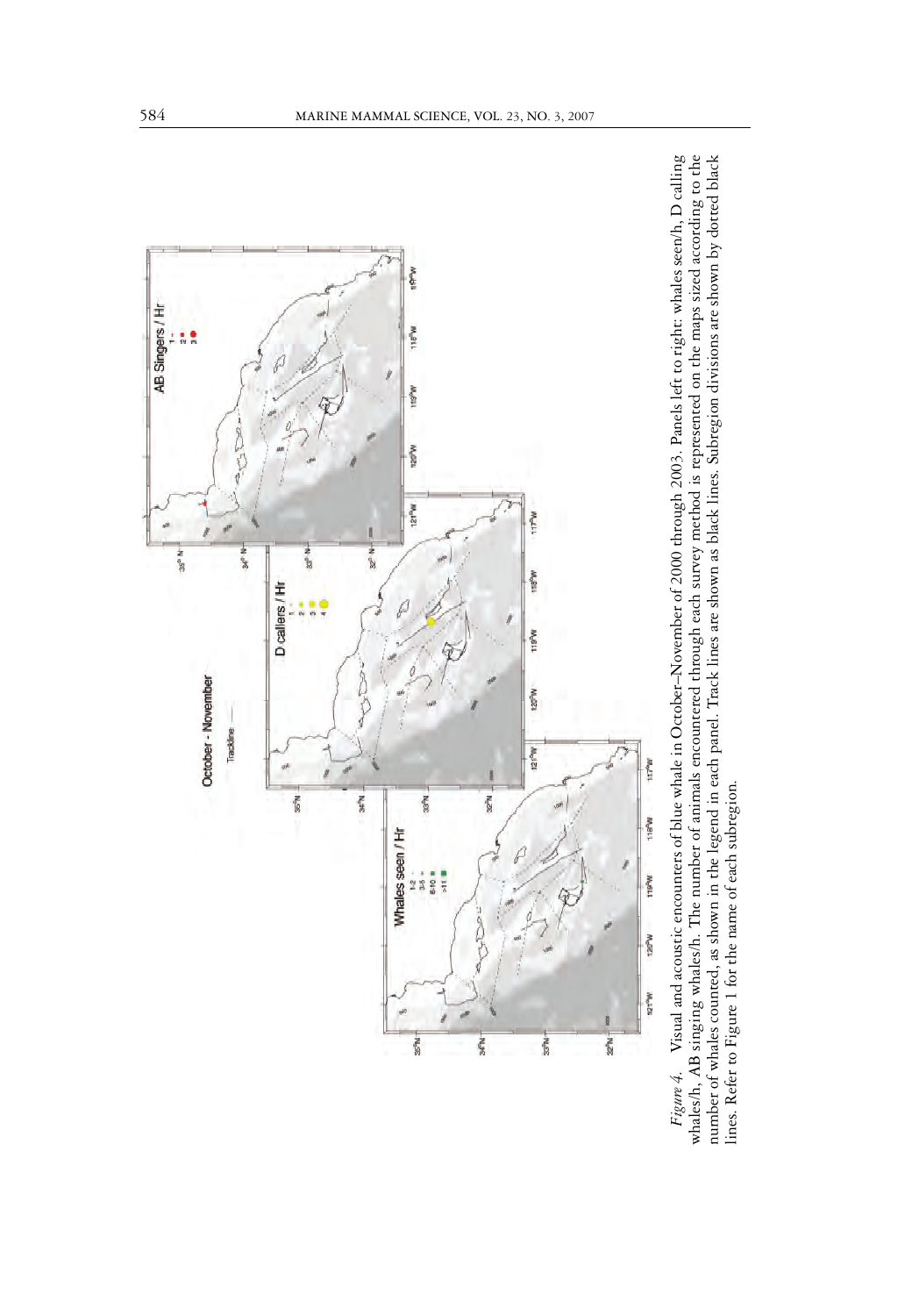Visual encounter rate increased moderately with time of day, likely an artifact of the tendency to switch to stationary effort when several whales were sighted.

## *Acoustic Encounter Rate Model for Whales Producing AB Song*

Acoustic encounter rates of whales producing AB song also varied temporally and spatially, with an average encounter rate of 0.65 animals per hour ( $CV = 0.06$ ). The best-fit encounter rate model for singing blue whales included Julian day, survey mode, and subregion variables (Table 2, Fig. 6). Singing blue whales were more common in the early fall with fewer detections in June and November. The probability of detecting a singing blue whale was modestly higher in stationary mode. Geographic variability was evident with the highest encounter rates  $(>1)$  whale heard per hour) occurring in the San Nicolas region, followed by the Butterfly Bank, Cortez Bank, and Inshore regions.

# *Acoustic Encounter Rate Model for Whales Producing D Calls*

Variability in the average acoustic encounter rate for whales producing D calls (0.42 animals per hour,  $CV = 0.09$ ) was best explained by a model that included Julian day and the number of animals seen per hour (Table 2, Fig. 7). Acoustic encounters of D calling whales were the highest in July and August, with sharply decreasing

*Table 2.* Final parameters for visual and acoustic encounter rate models. The contribution of each variable to model fit was evaluated using Akaike's information criterion (AIC) and the change in deviance. The change in AIC ( $\Delta$ AIC) represents the increase in model fit *vs.* the addition of degrees of freedom ( $\Delta \text{d} \text{f}$ ) at each step of model selection. Lower values of AIC indicate increased fit with the best-fit model assigned an AIC value of 0. The notation poly() and s() represent a polynomial or spline fit, respectively, of the predictor variable during model selection. The number of degrees of freedom for these fits is shown in the parentheses following the variable name. The number of degrees of freedom, deviance, and AIC of the null model are presented to indicate model selection starting values.

| Model                 | $\Delta df$    | Deviance | $\triangle$ AIC | $F$ value | Probability $(F)$ |
|-----------------------|----------------|----------|-----------------|-----------|-------------------|
| Sighting model        |                |          |                 |           |                   |
| Null model            | 414            | 2364.6   | 1007.6          |           |                   |
| Subregion             | 8              | 1494.5   | 216.5           | 33.2      | < 0.0001          |
| s(time of day, $2$ )  | 3.8            | 1265.8   | 167.7           | 23.0      | < 0.0001          |
| s(Julian day, 3)      | 1              | 1211.6   | 92.7            | 16.6      | 0.0002            |
| Year                  | 1              | 1190.3   | $\Omega$        | 6.5       | 0.0351            |
| AB singer model       |                |          |                 |           |                   |
| Null model            | 414            | 468.2    | 137.9           |           |                   |
| poly(Julian day, 2)   | $\overline{2}$ | 402.0    | 54.9            | 37.9      | < 0.0001          |
| Survey mode           | 1              | 358.7    | 13.6            | 49.6      | < 0.0001          |
| Subregion             | 8              | 308.4    | $\Omega$        | 7.2       | < 0.0001          |
| D caller model        |                |          |                 |           |                   |
| Null model            | 414            | 501.3    | 165.8           |           |                   |
| Whales <sup>0.5</sup> | 1              | 381.6    | 49.1            | 86.9      | < 0.0001          |
| poly(Julian day, 2)   | 2              | 326.5    | $\theta$        | 20.0      | < 0.0001          |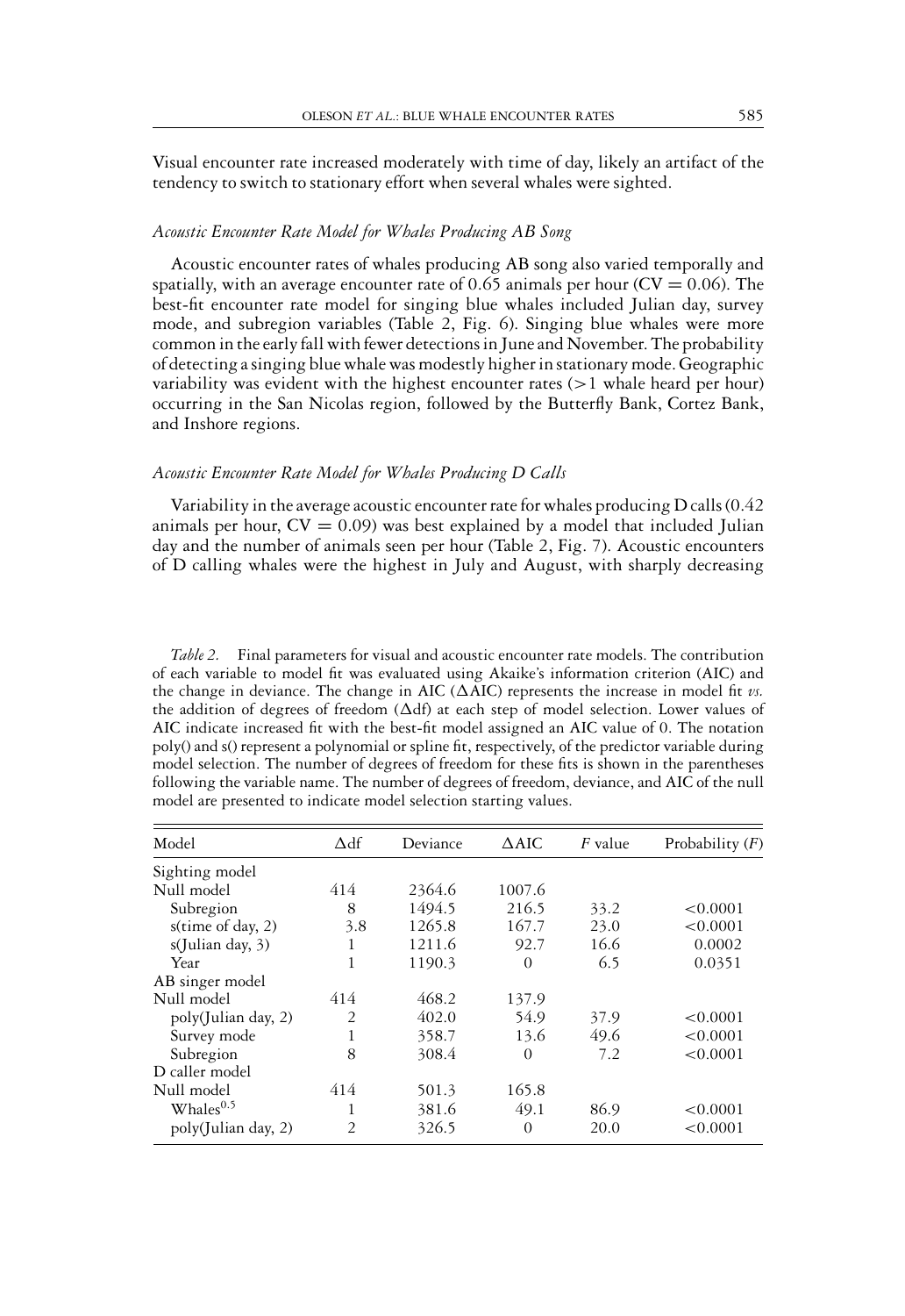

*Figure 5.* The mean-adjusted partial fit of each predictor variable for the best visual encounter rate model. Higher values on the *y*-axis indicate more whale detections. The plots show the average of the partial fit (solid line), the standard error of the fit (dash-dot line), and the partial residuals (o). The vertical lines along the *x*-axis indicate the number of observations at each value of the predictor variable.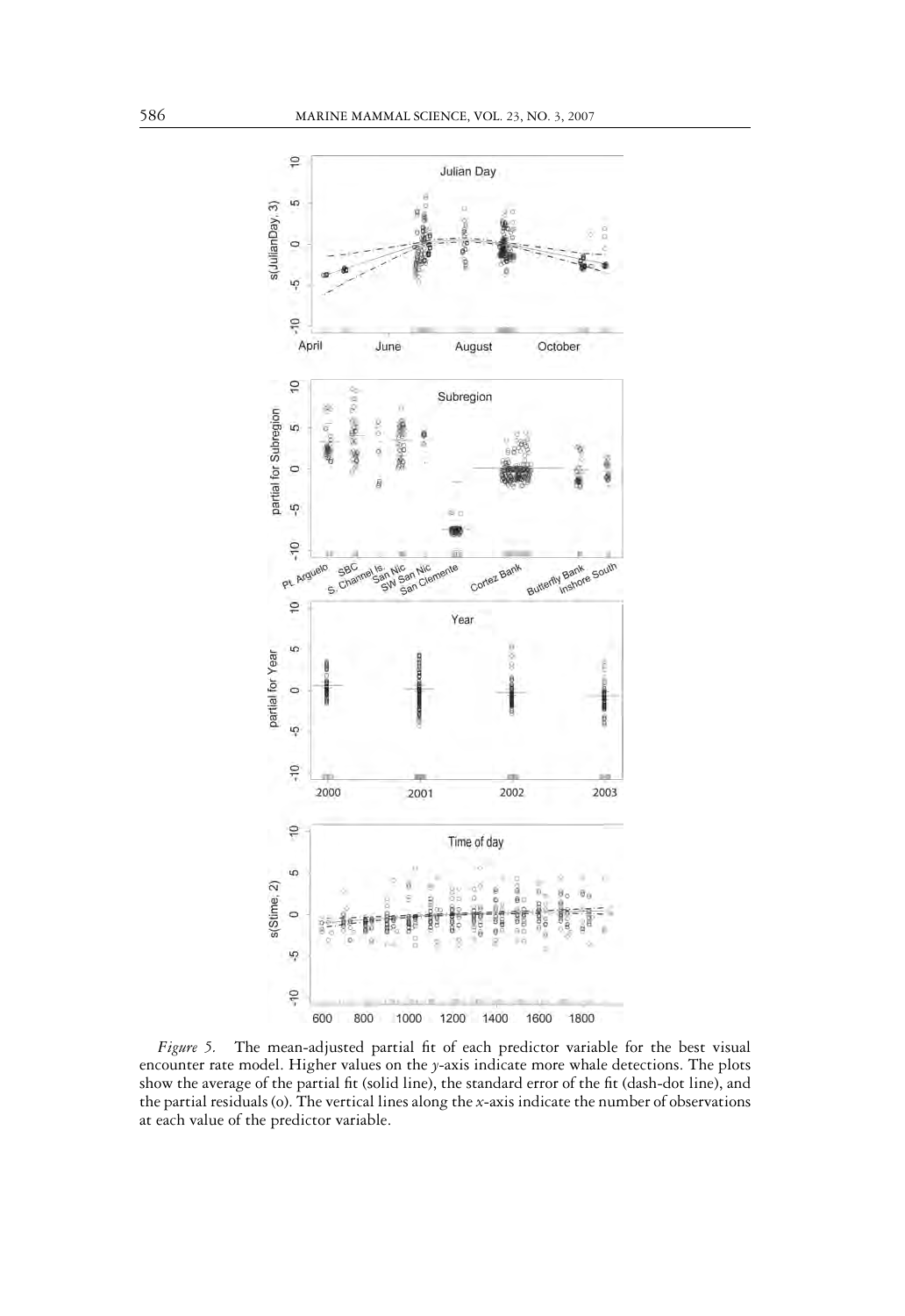

*Figure 6.* The mean-adjusted partial fit of each predictor variable for the best acoustic encounter rate model for whales heard producing AB song. Higher values on the *y*-axis indicate more whale detections. The plots show the average of the partial fit (solid line), the standard error of the fit (dash-dot line), and the partial residuals (o). The vertical lines along the *x*-axis indicate the number of observations at each value of the predictor variable. The survey was considered stationary when the ship traveled less than 5 nmi/h.

numbers into the fall. The predicted relationship of the number of D callers heard and the number of blue whales seen is a good fit to the original data (Fig. 8). The encounter rate of D calling whales was likely biased downward due to the potential assignment of calls produced by closely spaced whales to a single caller.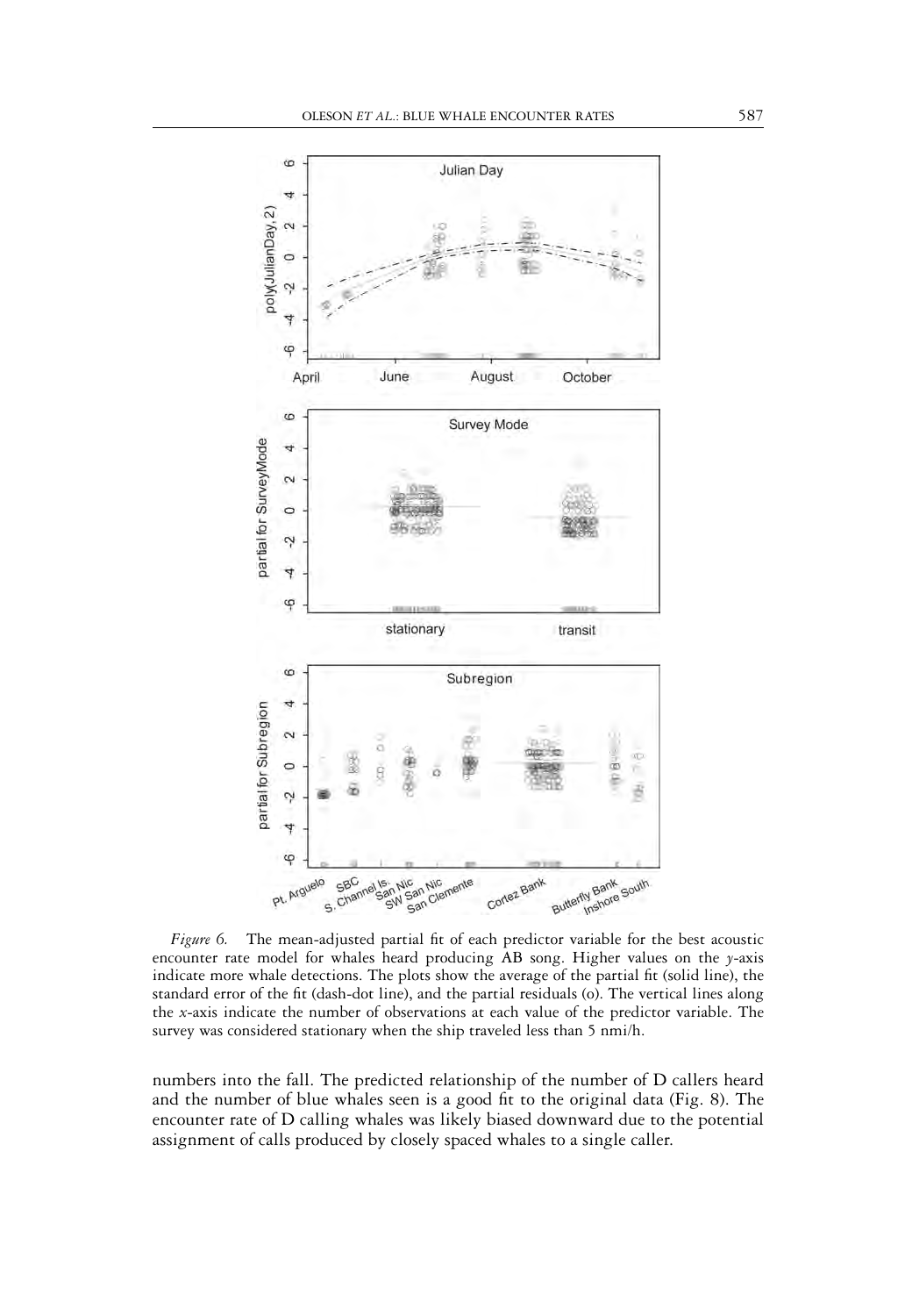

*Figure 7.* The mean-adjusted partial fit of each predictor variable for the best acoustic encounter rate model for whales heard producing D calls. Higher values on the *y*-axis indicate more whale detections. The plots show the average of the partial fit (solid line), the standard error of the fit (dash-dot line), and the partial residuals (o). The vertical lines along the *x*-axis indicate the number of observations at each value of the predictor variable.

#### *Model Comparisons*

Subregion was included as a significant contributor in two encounter rate models: visual encounter rate and acoustic encounter rate of whales producing AB song. The difference between visual and acoustic encounter rates in each subregion was tested for significance using a bootstrap test for the equality of means (Efron and Tibshirani 1998), a bootstrap analogue to the Student's *t*-test. The achieved significance level (ASL) of each test, equivalent to the *P* value (Efron and Tibshirani 1998), is shown for each subregion in Figure 9. The probability of visually encountering a blue whale was significantly greater than the probability of acoustically encountering a singing whale in the SBC, south of the Channel Islands, and San Nicolas regions of the study area. Visual and acoustic encounter rates were similar in the central and southeastern regions of the Southern California Bight.

Julian day was a significant predictor in all three encounter rate models. The timing of the predicted seasonal distributions of visual encounters, acoustic encounters of whales producing AB song, and acoustic encounters of whales producing D calls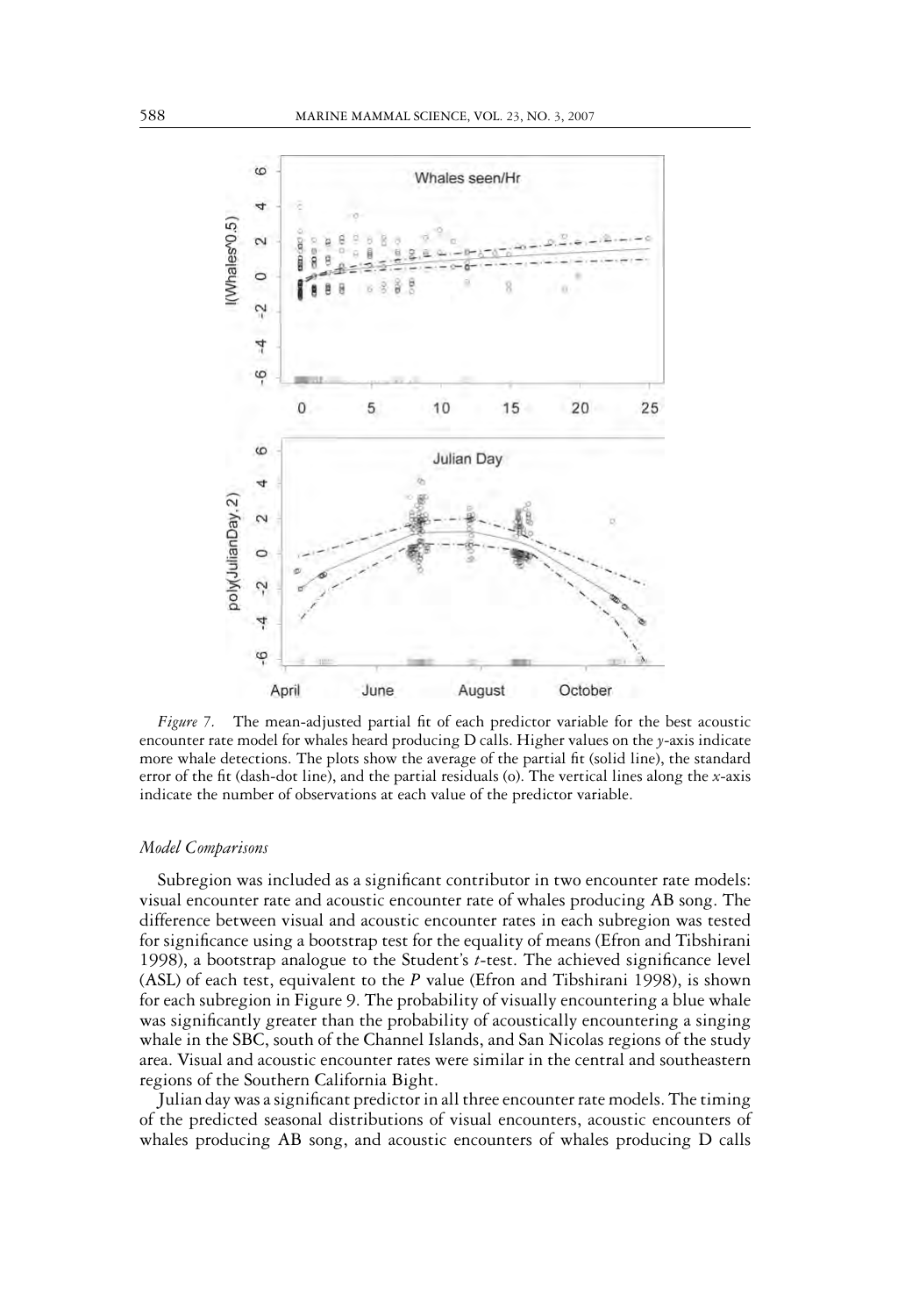

*Figure 8.* The acoustic encounter rate of whales producing D calls was predicted by the number of blue whales seen per hour. Gray circles show original data ( $n = 414$ ), with the size of the circle scaled to represent the number of observations at each value of (D callers/h, whales seen/h). As suggested by the GAM, the predicted fit is significantly related to the original data  $(r^2 = 0.745, F = 1069.1, P < 0.001)$ . The decreasing slope of this relationship is likely due to a negative bias in the observed number of D calling whales per hour at high densities because of the difficulty in counting all animals producing D calls when animals occurred on similar bearings.

were compared using the Kruskal-Wallis test for differences in location (Sokal and Rohlf 1981). The test revealed significant differences in seasonal timing among the encounter types ( $\chi^2 = 147.5$ ,  $\bar{P} < 0.001$ ). Further pairwise comparisons using a multiple comparisons test indicated that the seasonal timing of acoustic encounters of whales producing AB song was significantly later than both the seasonal timing of visual encounters and the acoustic encounters of whales producing D calls. The seasonal timing of visual encounters and acoustic encounters of D callers did not differ significantly.

#### **DISCUSSION**

## *Seasonality*

Blue whale encounter rates are expected to vary seasonally. Blue whales are migratory and spend only a portion of the year in the Southern California Bight before returning to lower latitude breeding grounds (Calambokidis et al. 1990, Mate et al. 1999). The significant difference in the seasonal distribution of the two acoustic encounter rates and the difference between acoustic encounters of singing whales and visual encounters suggest seasonal variation in the ability of each method to detect blue whales. This finding is similar to the seasonal shift between B and D call occurrence observed from autonomous acoustic records in this region (Oleson *et al.*, in press). Bias may arise in the ability to detect blue whales visually or acoustically due to seasonal changes in whale behavior. Such variation in encounter rates may suggest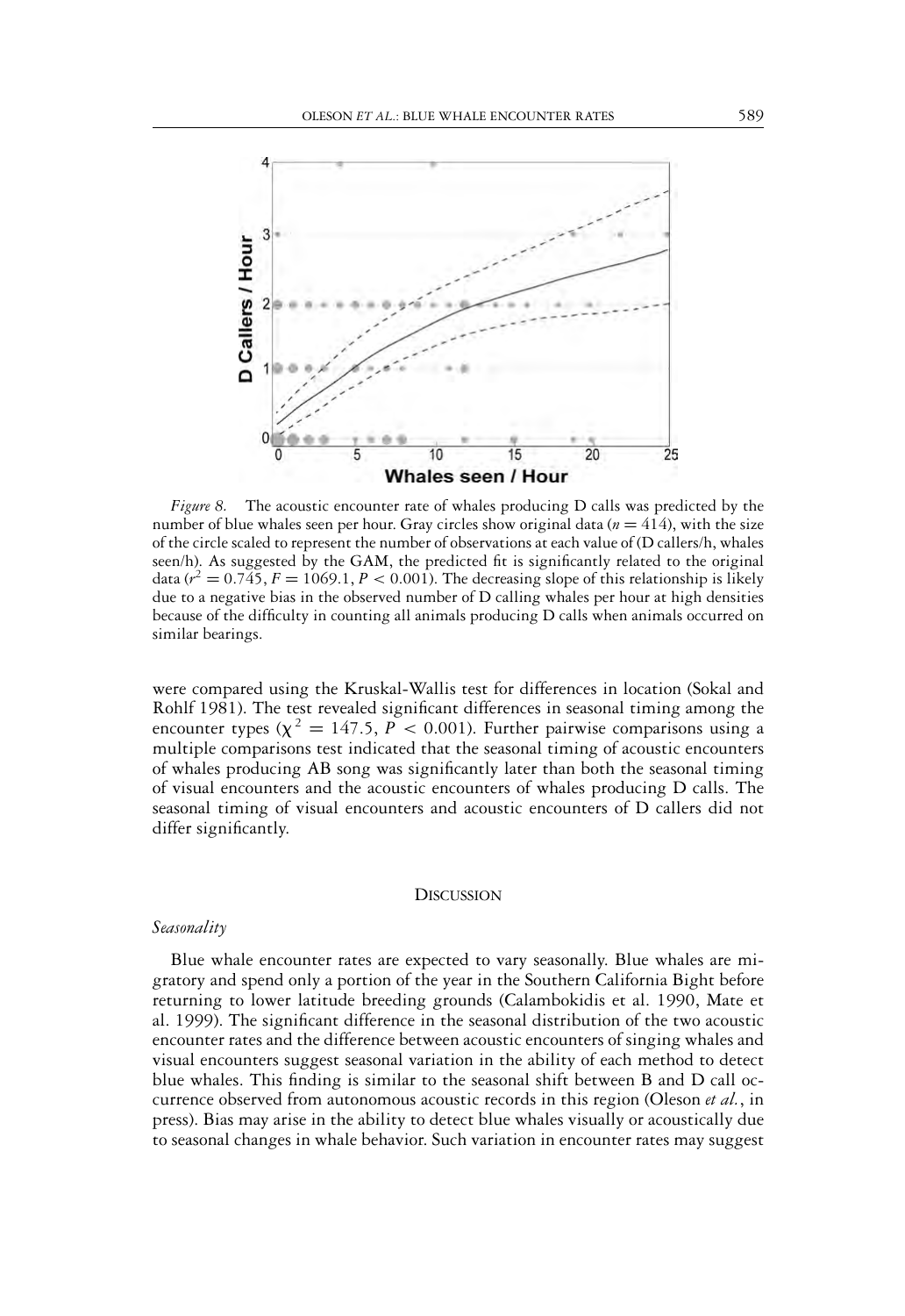

*Figure 9.* Encounter rate of blue whales seen and blue whales heard producing AB song in each subregion. Subregion was chosen as a significant predictor of encounter rate for both models. The mean and bootstrap standard errors (SE), based on 200 bootstrap samples of the predicted values, are given for each encounter type in each subregion. The achieved significance level (ASL) for the comparison of the number of whales seen *vs.* heard producing AB song in each subregion is shown along the top axis for each region.

that a single detection method may not be adequate to account for the abundance of the local blue whale population during the feeding season.

The seasonal differences in blue whale call types may be related to foraging and reproductive behaviors. Each blue whale call type (AB song calls, AB single calls, and D calls) is associated with a different behavioral and environmental context (Oleson *et al.* 2007). The two call types examined here, AB song and D calls, are the most distinctive in their behavioral context. Feeding whales of both sexes produce D calls, whereas AB song calls are produced by male blue whales, commonly when traveling (Thode *et al.* 2000, Watkins *et al.* 2000, McDonald *et al.* 2001, Oleson *et al.* 2007). Our models suggest that D calls are more common early in the summer (Fig. 10) when blue whales migrate into the Southern California Bight to forage. In the fall, as the breeding season approaches, the detection of AB song increases. Although AB calls can be heard year-round in some regions (Stafford *et al.* 2001), the fall increase in the occurrence of these calls off southern California (Burtenshaw *et al.* 2004; Oleson *et al.*, in press, this study) is likely related to the approaching mating season.

Seasonal differences in visual and acoustic detection rates may have implications for the interpretation of blue whale abundance surveys. Visual encounters and acoustic encounters of whales producing D calls have similar seasonality, with a peak in the summer and declining encounters late into the fall. These results are similar to other visual surveys for blue whales in the Southern California Bight (Forney and Barlow 1998, Larkman and Veit 1998, Carretta*et al.* 2000). However, the fall peak in AB song is generally not represented in seasonal abundance estimates. There are several possible explanations for the increase in the number of whales heard producing AB song relative to the number of whales seen. First, the relative increase would be observed if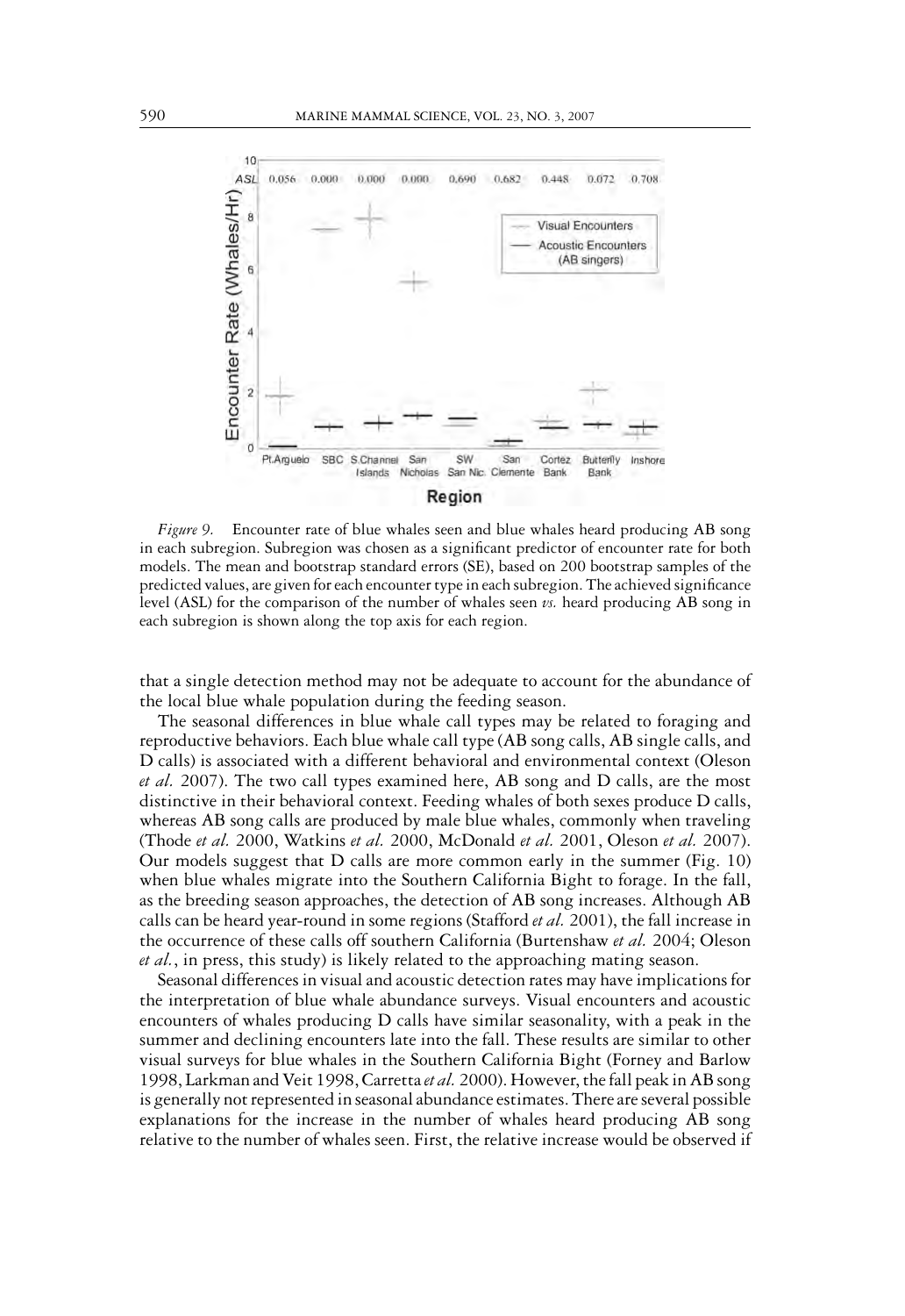

*Figure 10.* Seasonal distribution of visual and acoustic encounter rate (whales/h) predicted from the best-fit models and controlling for other variables. Julian day was chosen as a significant predictor in all encounter rate models. The mean and bootstrap standard errors, based on 200 bootstrap samples of the predicted values, are shown for each month. Month was assigned with the first as the midpoint; such that July includes all detections from 15 June to 15 July. The average seasonality for each encounter type, shown by the line indicated in the legend, follows the shape predicted in each model.

animals that were not singing earlier in the season started to sing in the fall. As whale density declines in southern California during the southbound migration, the rate of visual detection would also decline, whereas acoustic detection would increase as the proportion of whales singing increased. This relative increase in acoustic detection would be exaggerated if singing behavior inhibited visual detection. For example, shorter surface intervals are often observed from traveling whales (Acevedo-Gutierrez *et al.* 2002), effectively reducing the probability of visual detection compared to that expected based on the density of whales. Second, the relative increase in AB singing whales could be observed if the amount of time spent singing by individual males increased in the fall. The increased calling rate would increase the likelihood of acoustic detection as the whale moves by the monitoring location. The rate of missed visual detection would remain constant whereas the probability of acoustic detection would increase. Finally, a bimodal or extended peak in abundance might occur if singing whales migrate later in the season than other segments of the population. A delayed migration should be evident through visual surveys alone, as has been observed for humpback and gray (*Eschrichtius robustus*) whales (Rice and Wolman 1971, Dawbin 1997) unless singing whales are more difficult to detect visually. Further study on the probability of visually detecting singing whales and the singing behavior of individual males is needed before we can determine which process is governing the observed disparity between visual and acoustic encounter rates.

# *Geographic Variability*

The significant geographic variability in visual encounters and acoustic encounters of AB singing blue whales (Fig. 9) is likely related to the dynamic oceanography in the Southern California Bight. Large aggregations of blue whales are consistently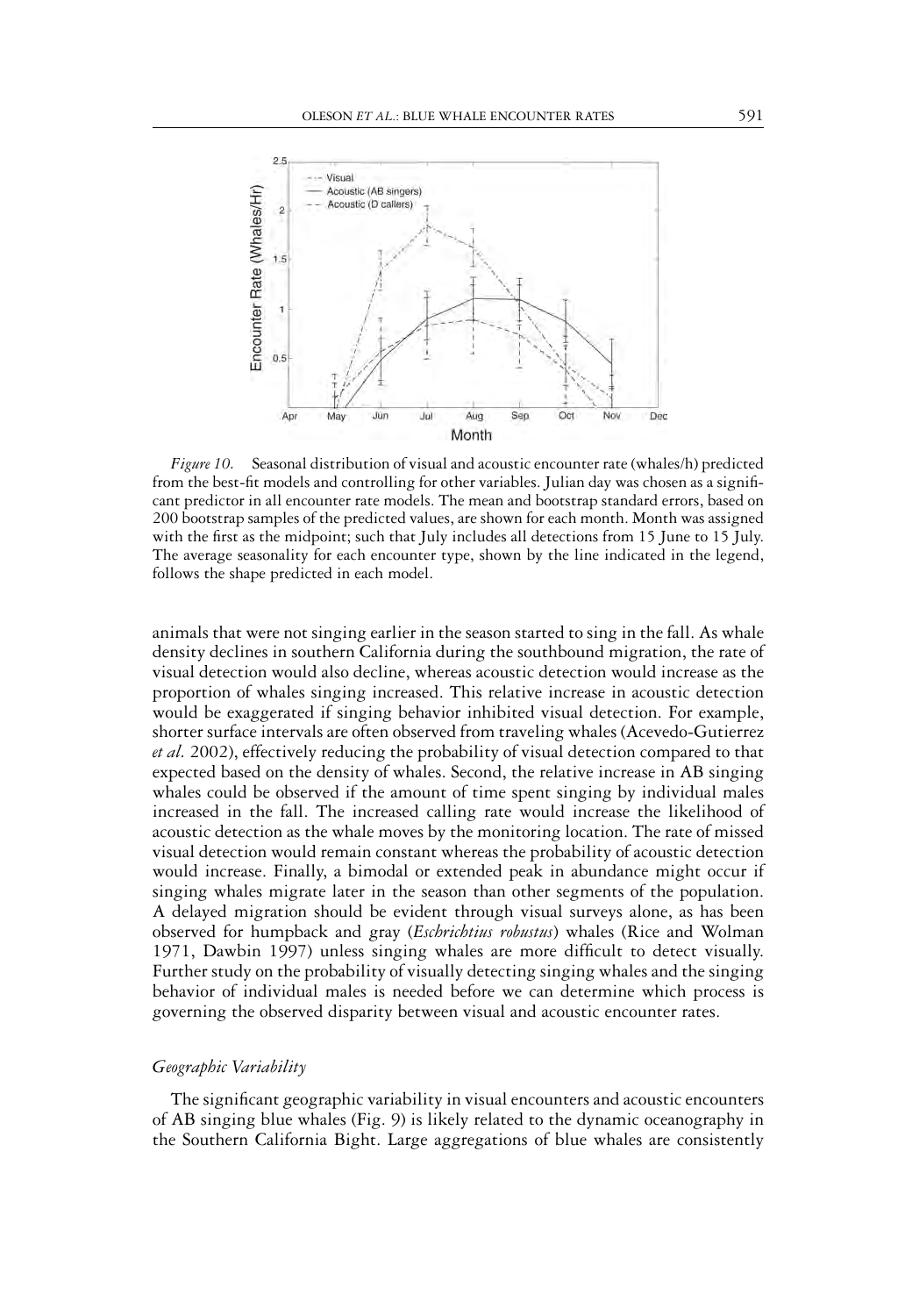observed in the northern portion of the study area, including the SBC, south of the Channel Islands, and San Nicolas subregions, where visual detections rates were significantly higher than acoustic detections of singing whales. The distribution of blue whales within this region is determined in part by their attraction to areas of predictably high prey density (Croll *et al.* 1998), such as the northern Channel Islands. High prey density is sustained by levels of high primary productivity downstream from coastal upwelling centers. Increased productivity may also explain the elevated visual detection rates in the Cortez Bank and Butterfly Bank subregions, as the dynamic bathymetry in those regions may concentrate high densities of euphausiids.

In addition to relatively high visual encounter rates, acoustic encounter rates of singing whales were also high at the Cortez Bank and Butterfly Bank subregions. With few exceptions, hours containing both visual and acoustic detections represent detections of different groups, with the animals that are seen independent of those that are heard. The similarity in the visual and acoustic encounter rates in the Cortez Bank and Butterfly Bank subregions suggests that these areas may represent portions of the Bight important to both feeding and traveling whales. Blue whales move frequently among areas of high prey density during the feeding season (Mate *et al.* 1999), increasing the likelihood of encountering traveling whales near and between areas with concentrations of feeding whales. In these regions, concurrent visual and acoustic monitoring may be important, as the probability of visually detecting singing whales appears to be low.

Maps of visual and acoustic detections of blue whales during this survey (Fig.  $2-4$ ) indicate that some interaction between spatial and temporal variables may exist as whales change their distribution in the Bight over the course of the feeding season. We did not include interaction terms in our models as this seemed inappropriate given the relatively small sample size within some regions and seasons. However, future systematic studies of blue whale distribution and abundance both within the Bight and over their broader foraging range should be investigated as these patterns may indicate consistent movement among regions throughout the feeding season, potentially defining seasonal habitat preferences.

## *Calibration of Acoustic Surveys*

Acoustic survey methods offer the ability to detect vocal cetaceans when they are not available to visual observers due to darkness, poor weather, or availability of animals at the sea surface. However, the detection radius is nearly always different between acoustic and visual methods. Acoustic detection range is dependant on physical and biological features, such as water temperature, bathymetry, ambient noise level, and the directionality and amplitude of produced calls. Visual detection range is dependant on sea state, weather, and how visible an animal is when at the surface. Acoustic detection distances can be tens of kilometers or greater for baleen whales (Clark and Fristrup 1997, McDonald 2004), whereas visual survey detection distances are generally on the order of a few kilometers. On two occasions when a blue whale was initially encountered acoustically, the whale was eventually found nearly 10 km from the initial acoustic detection. This distance is outside the typical visual detection range.

Calculation of acoustic detection distance requires knowledge of either the source amplitude of the call and the acoustic transmission properties of the water column or enough sensors to locate the calling whale. Neither of these conditions was met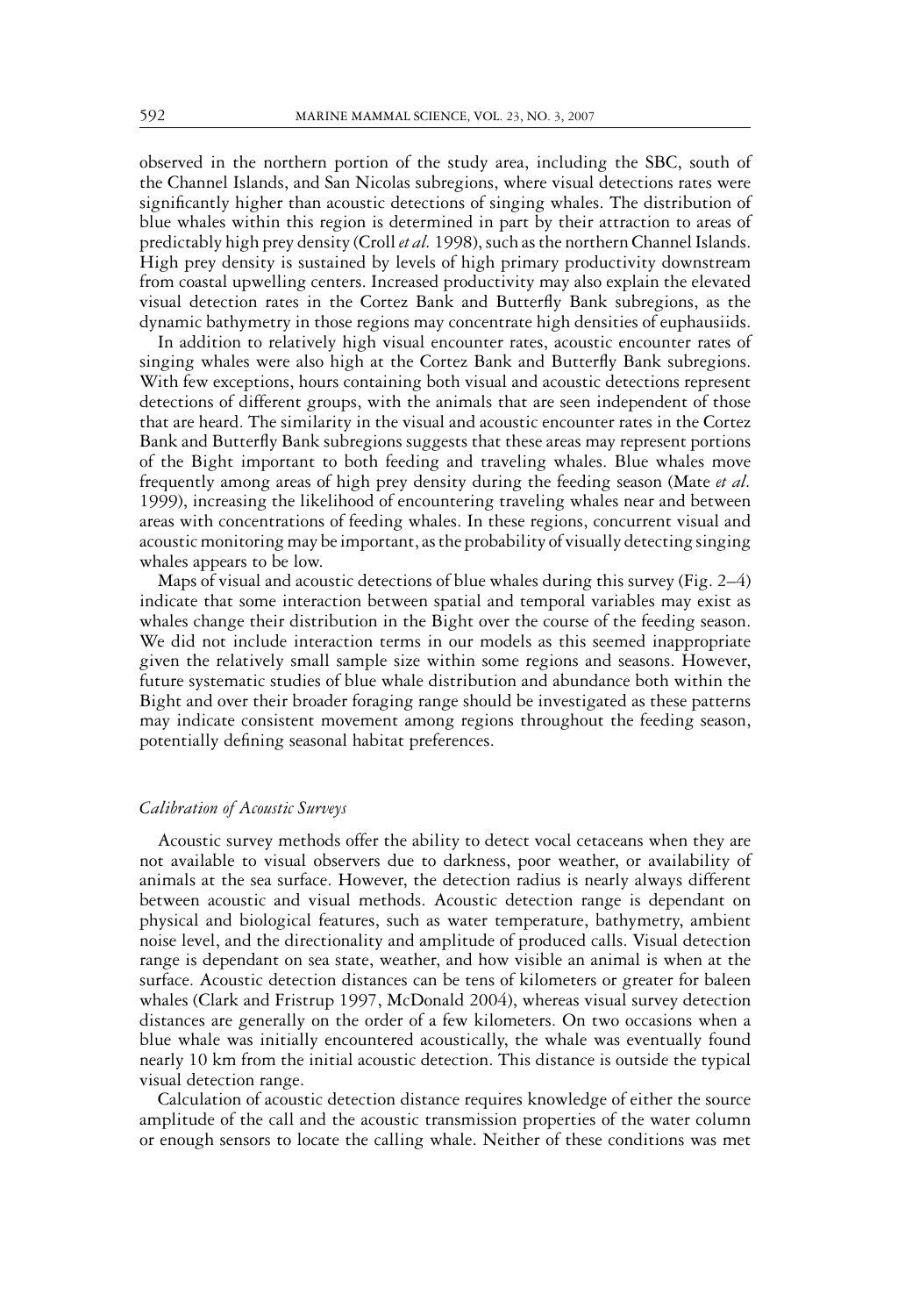during our survey. The bathymetry of the Southern California Bight is complex, and the temperate waters are generally downward refracting (Urick 1983), likely limiting detection distances from near-surface hydrophones (within or above the thermocline) to tens of kilometers or less. Acoustic detection distance is also likely to vary among survey regions and seasons. We have not attempted to account for potential changes in acoustic detection distance and this may have introduced variability, both regionally and seasonally, into our models.

Our blue whale encounter rate models (Table 2) indicate that each encounter type is predicted by a unique combination of spatial and temporal factors. The seasonal dependence in all three encounter types and the spatial variability in acoustic encounters of singing whales and visual encounters result in a complicated relationship between visual and acoustic encounter rates. Our encounter rate models indicate that the proportion of animals heard producing AB song increases during the feeding season and that the number of animals producing song is not well predicted by the number of animals seen. This suggests that the commonly reported and widely studied AB call type is, in general, not a good indicator of overall whale density. In contrast, the encounter rate of whales producing D calls tracked visual encounters seasonally and geographically, with acoustic encounter rates of D calling whales ultimately predicted by the number of animals seen. Unlike AB song, D calls are produced by both male and female blue whales (Oleson *et al.* 2007), such that monitoring of this call type potentially results in sampling a larger segment of the population. In addition, it is likely that similar behaviors, such as feeding, and environmental features, such as high prey biomass, govern the distribution of whales that are seen and whales that are heard D calling.

The presence of whales producing D calls may therefore be a better indicator of blue whale distribution and relative abundance than whales producing AB song. However, the variability in sweep rate and frequency content of D calls produced by a single animal complicate the unique identification of nearby whales using frequency and amplitude characters. By counting only unique bearings rather than individual calls, we have eliminated the possibility of counting two or more calling whales on a similar bearing. The relationship between the number of whales producing D calls and visual sightings does appear to show an upper limit to the number of D callers that may be identified. More research is required on the potential for a density-dependant relationship between D calling and the number of animals present; however, it does appear that counting D calls, as opposed to counting the number of whales producing D calls, may be a more robust means of estimating the number of animals in a region. This relationship may be determined through directed studies of whales producing D calls using visual methods, acoustic recording tags, or acoustic tracking arrays capable of detecting small differences in animal location.

The distinct spatial and temporal patterns of visual detection of whales *vs*. acoustic detection of singers indicate that neither visual nor acoustic surveys may survey blue whale presence without increased variability due to behavior or environmental features (Fig. 2–4). The utility of acoustics for detecting vocal cetaceans has been proven many times (Mellinger and Barlow 2003). However, it remains an open question whether a method will be developed to use counts of whales producing AB song to estimate absolute abundance. Blue whales are commonly heard on ship surveys during which they are rarely seen (Clark and Fristrup 1997; Rankin *et al.* 2005; Širović et al., 2006). Minimally, these acoustic detections may yield estimates of the number of animals missed by visual surveys alone, although the nearly complete independence of those animals that are seen and those that are heard (Clark and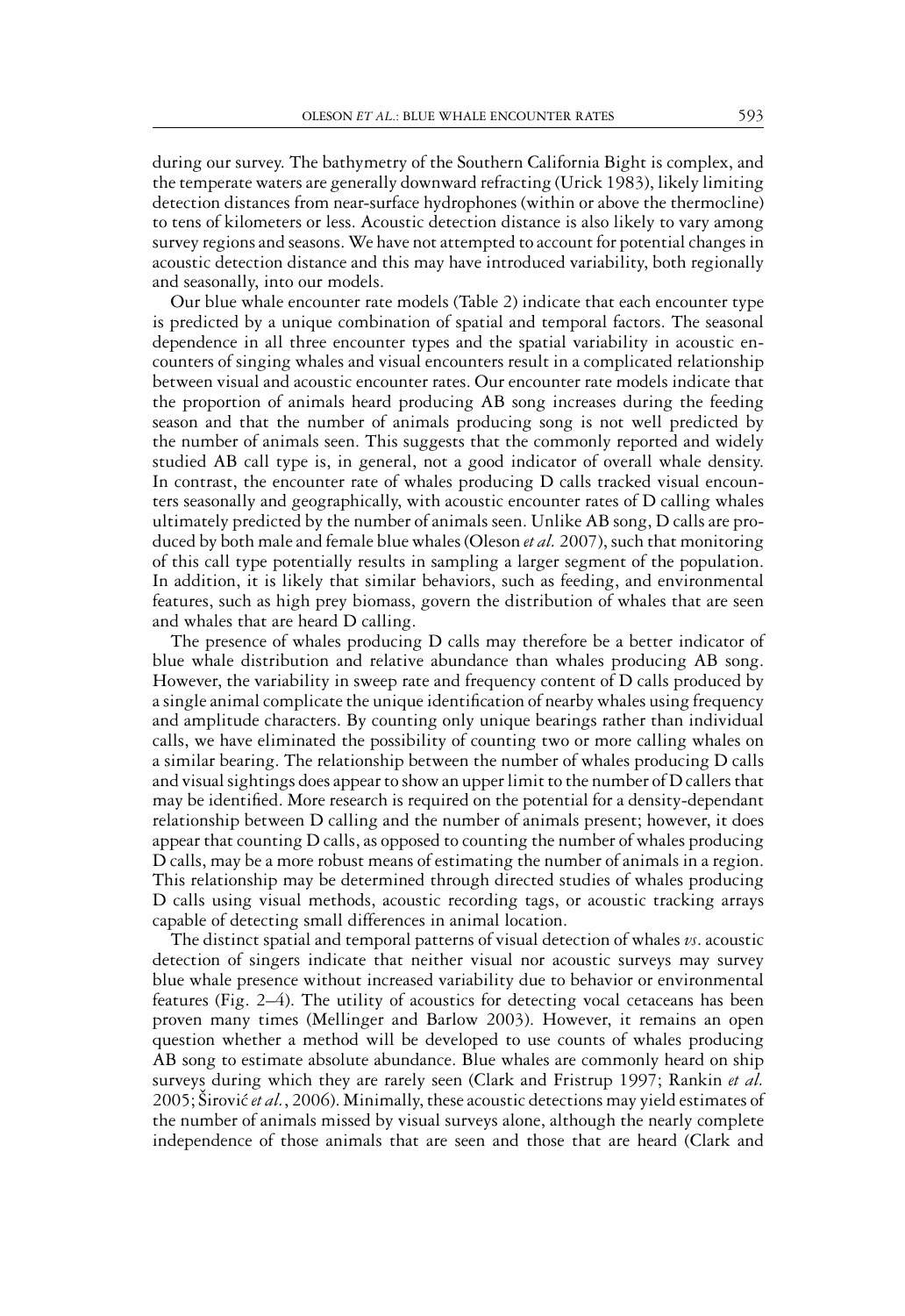Fristrup 1997; Rankin *et al.* 2005; Širović *et al*., 2006 this study) suggest that acoustic surveys for AB song alone will not be effective for estimating absolute abundance.

The results of our survey are somewhat in contrast with those of previous shipboard surveys for blue whales that have often found higher acoustic than visual encounter rates (*e. g.* , Clark and Fristrup 1997; Rankin *et al.* 2005; Širović *et al.* , 2006). However, it is difficult to compare our results with those of previous surveys as each has used different analysis methods. By accounting for temporal, geographic, and survey variables we have described the variation in encounter rate, whereas previous studies have generally not accounted for this variation. Although our models indicate that the average visual encounter rate is higher than acoustic encounter rates, acoustic encounters of singing whales did exceed visual encounters from September through November (Fig. 10), the same period described by Clark and Fristrup (1997). Their surveys also focused on regions where singing whales were most commonly heard, potentially influencing visual *vs*. acoustic encounter rate estimates.

## *Limitations of the Survey Design*

The inclusion of the "year" and "time-of-day" predictors in the visual encounter rate model are likely not indicative of a real decrease in the use of the Southern California Bight from 2000 to 2003, or of an increased ability to see blue whales later in the day. The shipboard survey described here was not systematic. Although the algorithms of the GAM are designed to remove the dependence of the response variable on each of the predictors in turn, the dependencies in highly confounded data may be difficult to separate fully. For example, the largest aggregations of blue whales were found in the SBC, south of the Channel Islands (S. Channel Is.), and San Nicolas Island (San Nic.) subregions. However, in 2003, no regions north of San Nicolas were surveyed due to the necessity to keep the ship in the southerly regions to aid in other studies. Although interannual variability in habitat use could account for the decrease in encounter rates from 2000 to 2003, the geographic distribution of effort over this period is the most likely cause of the apparent decline. Likewise, the decline is likely not due to a real change in blue whale abundance, as the blue whale population is thought to be stable (Calambokidis and Barlow 2004). Similarly, an increase in visual detection rates throughout the day is likely related to the common transition to a stationary survey mode later in the day, not to a change in whale behavior. It is important to note that a systematic survey would not likely show encounter rate to depend on time of day. Although our results may vary significantly from systematic surveys of blue whale abundance and distribution in the Bight, these results do provide some insight into the utility of acoustic surveys for the detection of blue whales during ship-based surveys and for evaluating autonomous acoustic records.

#### *Conclusions*

Comparison of visual and acoustic detection rates is one method for validating the use of acoustic surveys, either mobile or autonomous, for estimating cetacean abundance. Our results show that visual and acoustic detection rates differ seasonally and geographically within the Southern California Bight. These differences suggest that a single detection mode may be insufficient to detect blue whales in all seasons and regions. Behavior and calling are linked, such that production of certain call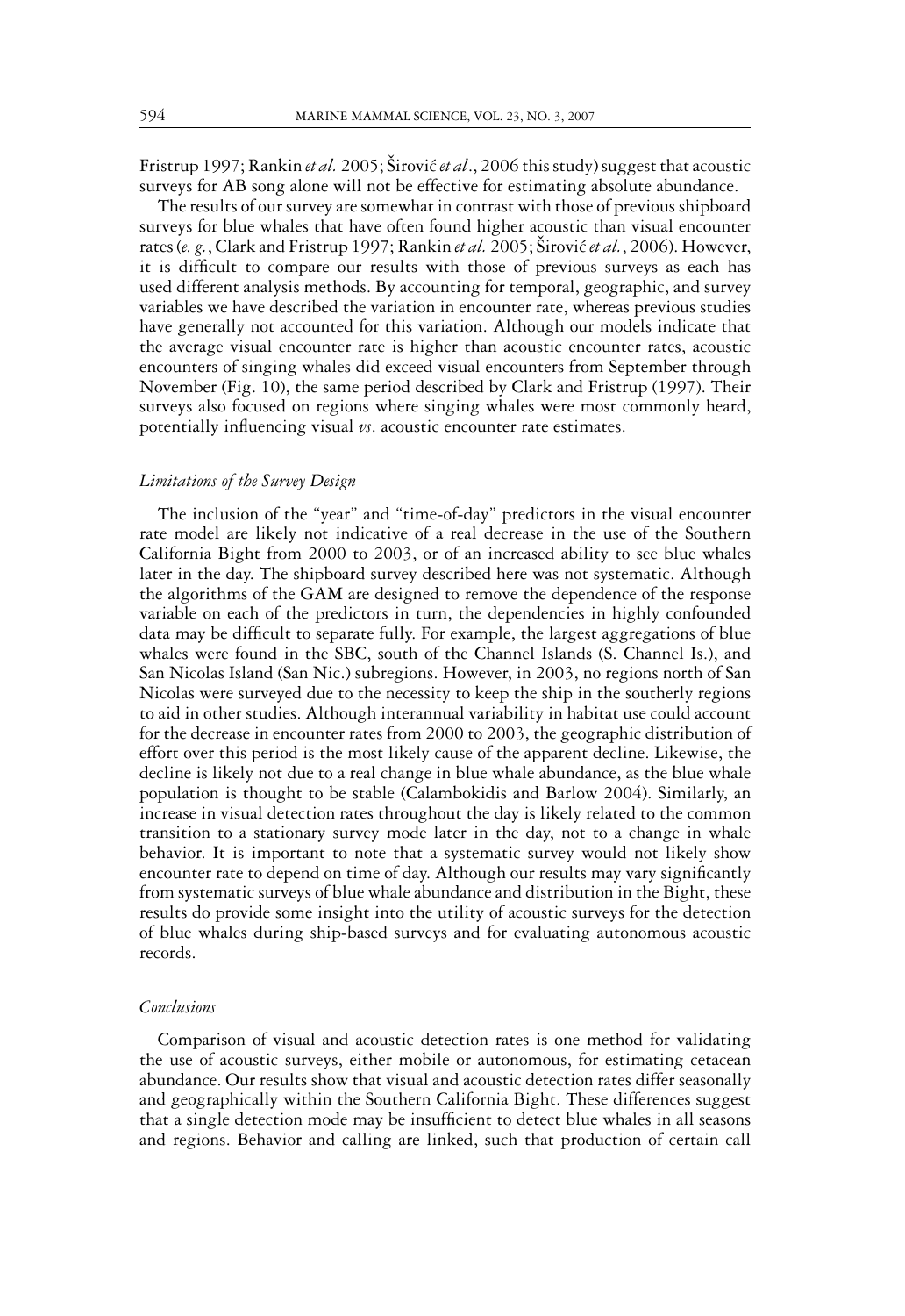types may be correlated with specific behaviors (such as long dive duration) that make whales difficult to detect visually. Conversely, these behaviors may not be tied to whale density such that acoustic detection alone may not provide a reliable estimate of abundance, particularly in regions with large aggregations of blue whales. Further study on the acoustic behavior of blue whales should help us to better understand the patterns observed here and make quantitative connections between visual and acoustic encounter rates.

## **ACKNOWLEDGMENTS**

We thank the visual observers for their efforts in spotting and keeping track of blue whales during this survey; Kristin Rasmussen, Todd Chandler, and Jessica Burtenshaw provided consistency in the visual surveys and were aided by many other CRC and SIO visual observers. Annie Douglas and Lisa Schlender compiled and managed the visual survey data. Allan Sauter, Melissa Soldevilla, Sean Wiggins, and Mark McDonald provided assistance with acoustic hardware and analysis at sea. We also thank the captain and crew of the R/V Sproul for their hard work and patience during these surveys. Among the many others who helped during the course of our surveys and analysis, we thank Bill Gaines at SIO who obtained sonobuoys from the U. S. Navy for this project, Dave Mellinger for providing a link between ISHMAEL and the Greeneridge Sciences, Inc. sonobuoy de-multiplexing software, and Megan Ferguson for her valuable advice and assistance in building the GAMs. This work was funded by the U. S. Navy's Strategic Environmental Research and Development Program (SERDP) under the program management of Robert Holst, the Chief of Naval Operations, division N45, with support from Frank Stone, Linda Petitpas, and Ernie Young, and the Office of Naval Research, with program management from Jeff Simmen, Ellen Livingston, and Bob Gisiner. Sonobuoys were deployed within the Channel Islands National Marine Sanctuary under research permits CINMS-07–00, CINMS-2001–001, and CINMS-2002–003. This work was part of the doctoral dissertation of E.M. O. and was carried out under the watchful eyes of her doctoral committee: Sue Moore, Paul Dayton, Dave Checkley, Jim Moore, JAH, and JB. Previous versions of this manuscript were improved by the thoughtful critique of Phil Clapham and three anonymous reviewers.

# LITERATURE CITED

- ACEVEDO-GUTIERREZ, A., D. A. CROLL AND B. R. TERSHY. 2002. High feeding costs limit dive time in the largest whales. Journal of Experimental Biology 205:1747–1753.
- AKAIKE, H. 1973. Information theory and an extension of the maximum likelihood principle. Pages 267–281 *in* B. N. PETRAN AND F. CSAAKI, eds. Second International Symposium on Information Theory. Akadeemiai Kiadi, Budapest, Hungary.
- AKAMATSU, T., D. WANG, K. WANG AND Z. WEI. 2001. Comparison between visual and passive acoustic detection of finless porpoises in the Yangtze River. Journal of the Acoustical Society of America 109:1723–1727.
- BARLOW, J., AND B. L. TAYLOR. 2005. Estimates of sperm whale abundance in the northeastern temperate Pacific from a combined acoustic and visual survey. Marine Mammal Science 21:429–445.
- BUCKLAND, S. T., D. R. ANDERSON, K. P. BURNHAM, J. L. LAAKE, D. L. BORCHERS AND L. THOMAS. 2001. Introduction to distance sampling, estimating abundance of biological populations. Oxford University Press, New York, NY.
- BURTENSHAW, J. C., E. M. OLESON, M. A. MCDONALD, J. A. HILDEBRAND, R. K. ANDREW, B. M. HOWE AND J. A. MERCER. 2004. Acoustic and satellite remote sensing of blue whale seasonality and habitat in the Northeast Pacific. Deep-Sea Research II 51:967–986.
- CALAMBOKIDIS, J., AND J. BARLOW. 2004. Abundance of blue and humpback whales in the eastern North Pacific estimated by capture-recapture and line-transect methods. Marine Mammal Science 20:63–85.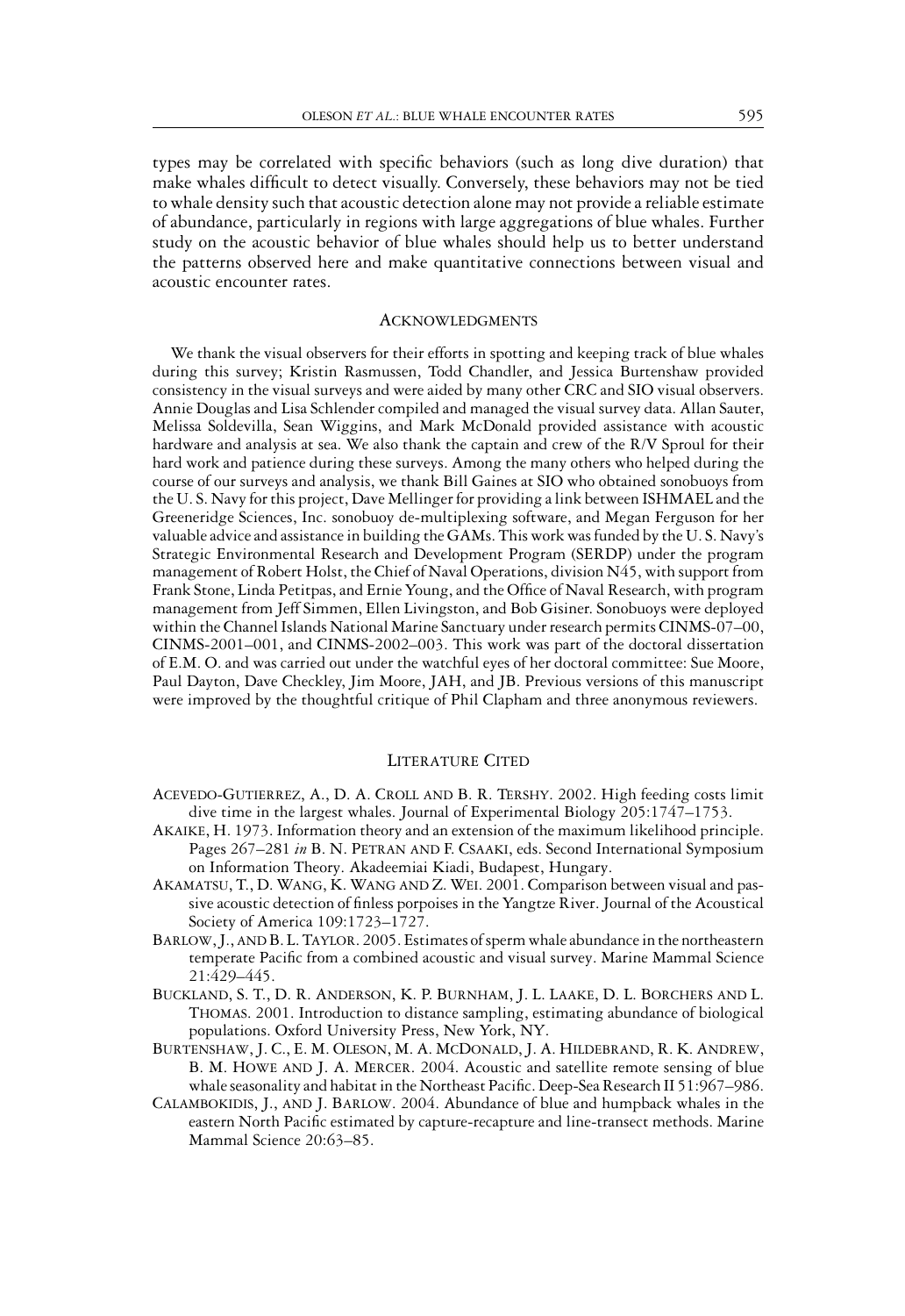- CALAMBOKIDIS, J., G. H. STEIGER, J. C. CUBBAGE, K. C. BALCOMB, E. EWALD, S. KRUSE, R. WELLS AND R. SEARS. 1990. Sightings and movements of blue whales off central California 1986–88 from photo-identification of individuals. Report of the International Whaling Commission (Special Issue 12):343–348.
- CARRETTA, J. V., M. S. LOWRY, C. E. STINCHCOMB, M. S. LYNN AND R. E. COSGROVE. 2000. Distribution and abundance of marine mammals at San Clemente Island and surrounding offshore waters: Results from aerial and ground surveys in 1998 and 1999. National Marine Fisheries Service Southwest Fisheries Science Center Administrative Report LJ-00–02. 44 pp. Available from SWFSC, P. O. Box 271, La Jolla, CA 92038.
- CLARK, C. W., AND K. M. FRISTRUP. 1997. Whales '95: A combined visual and acoustic survey of blue and fin whales off southern California. Report of the International Whaling Commission 47:583–599.
- CROLL, D. A., B. R. TERSHY, R. P. HEWITT, D. A. DEMER, P. C. FIEDLER, S. E. SMITH, W. ARMSTRONG, J. M. POPP, T. KIEKHEFER, V. R. LOPEZ, J. URBAN R. and D. GENDRON. 1998. An integrated approach to the foraging ecology of marine birds and mammals. Deep-Sea Research 45:1353–1371.
- DAWBIN, W. H. 1997. Temporal segregation of humpback whales during migration in southern hemisphere waters. Memoirs of the Queensland Museum 42:105–138.
- EFRON, B., AND R. J. TIBSHIRANI. 1998. An introduction to the bootstrap. Chapman and Hall/CRC, New York, NY.
- FERGUSON, M. C., AND J. BARLOW. 2001. Spatial distribution and density of cetaceans in the eastern Pacific Ocean based on summer/fall research vessel surveys in 1986–1996. National Marine Fisheries Service Southwest Fisheries Science Center Administrative Report LJ-01–04. 61 pp. Available from SWFSC, P. O. Box 271, La Jolla, CA 92038.
- FERGUSON, M. C., J. BARLOW, P. C. FIEDLER, S. B. REILLY AND T. GERRODETTE. 2006. Spatial models of delphinid (family Delphinidae) encounter rate and group size in the eastern tropical Pacific Ocean. Ecological Modelling 193:645–662.
- FORNEY, K. A. 2000. Environmental models of cetacean abundance: Reducing uncertainty in population trends. Conservation Biology 14:1271–1286.
- FORNEY, K. A., AND J. BARLOW. 1998. Seasonal patterns in the abundance and distribution of California cetaceans, 1991–1992. Marine Mammal Science 14:460–489.
- HASTIE, T. J., AND R. J. TIBSHIRANI. 1990. Generalized additive models. Chapman and Hall, New York, NY.
- KASS, R. E., AND A. E. RAFERTY. 1995. Bayes factors. Journal of the American Statistical Association 90:773–795.
- LARKMAN, V. E., AND R. R. VEIT. 1998. Seasonality and abundance of blue whales off Southern California. CalCOFI Reports 39:236–239.
- MATE, B. R., B. A. LAGERQUIST AND J. CALAMBOKIDIS. 1999. Movements of North Pacific blue whales during the feeding season off southern California and their southern fall migration. Marine Mammal Science 15:1246–1257.
- MCDONALD, M. A. 2004. DIFAR hydrophones applied to whale research. Canadian Journal of Acoustics 32:155–160.
- MCDONALD, M. A., J. CALAMBOKIDIS, A. M. TERANISHI AND J. A. HILDEBRAND. 2001. The acoustic calls of blue whales off California with gender data. Journal of the Acoustical Society of America 109:1728–1735.
- MELLINGER, D. K. 2002. ISHMAEL: Integrated system for holistic multi-channel acoustic exploration and localization. NOAA Technical Memorandum OAR PMEL-120. 30 pp. Available from Pacific Marine Environmental Laboratory, Newport, OR.
- MELLINGER, D. K., AND J. BARLOW. 2003. Future directions for acoustic marine mammal surveys: Stock assessment and habitat use. Report of a Workshop held in La Jolla, CA, 20–22 November 2002. NOAA OAR Special Report, NOAA/PMEL Contribution No. 2557. 37 pp. Available from NOAA/Pacific Marine Environmental Laboratory, Newport, OR.